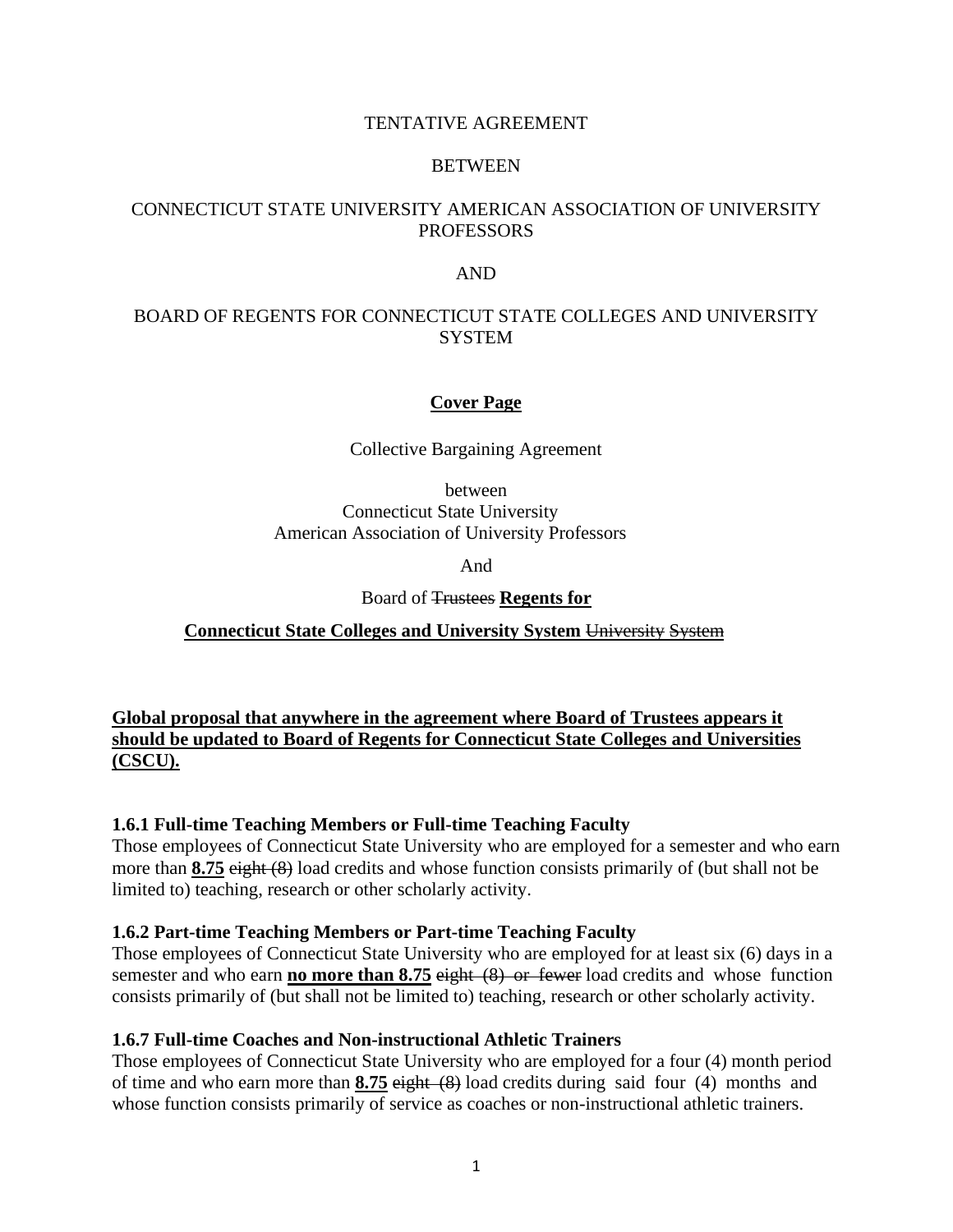### **1.6.8 Part-time Coaches and Non-instructional Athletic Trainers**

Those employees of Connecticut State University who are employed for at least six (6) days in a four month period of time and who earn **no more than 8.75** eight (8) or fewer load credits in a four (4) month period, or an additional two (2) load credits per month not to exceed twelve (12) load credits in a six (6) month period, and whose function consists primarily of service as coaches or non-instructional athletic trainers .

### **1.10 Notice**

Wherever this agreement requires notice or notification, except in Article 16 (see Article 16.3.4), such requirement shall be met by serving notice on or before the date specified by certified, return receipt request **required email delivery. When receipt is not received within 5 business days, notice will be served with a certified return receipt request mail or hand delivery.**

**Article 3**

Discrimination, Affirmative Action, and Sexual Harassment **Diversity, Equity, and Inclusion**

**3.3** 

Allegations of violations of Article 3.1 shall be processed exclusively through the **Discrimination/**Affirmative Action/Non-discrimination **Sexual Misconduct** Complaint Procedures and are not covered by Article 15 (Grievance Procedure) of this Agreement.

### **4.2.3.4**

At any point in its deliberations, the committee may decide to seek the advice of an expert. If the committee is deadlocked, it shall call upon an expert, who shall advise the Committee, and/or cast the deciding vote if the deadlock cannot be resolved by the Committee members. If an expert is needed, the Committee shall **select from four (4) names provided by the BOR or their designee and four names provided by AAUP** call upon the co-conveners to select one of the following experts:

| William Berlinghoff          | <del>Julius Getman</del> |
|------------------------------|--------------------------|
| Walter Metzger               | <del>John Moon</del>     |
| Carol SimpsonStern           | Victor Stone             |
| <del>Judith J. Thomson</del> | <b>Kerry Grant</b>       |

The selection method shall be as follows: The two co-conveners shall alternately strike one name from the list of experts, until only one name remains; a toss of a coin shall determine who strikes the first name. In the event the expert selected by this process is not available within thirty (30) calendar days, the expert who was stricken last shall be sought. Any costs incurred by the Committee pursuant to resolving an academic freedom allegation shall be divided equally between CSU-AAUP and the Board except when the complainant chooses self-representation. In such a case, costs shall be divided equally between complainant and the Board.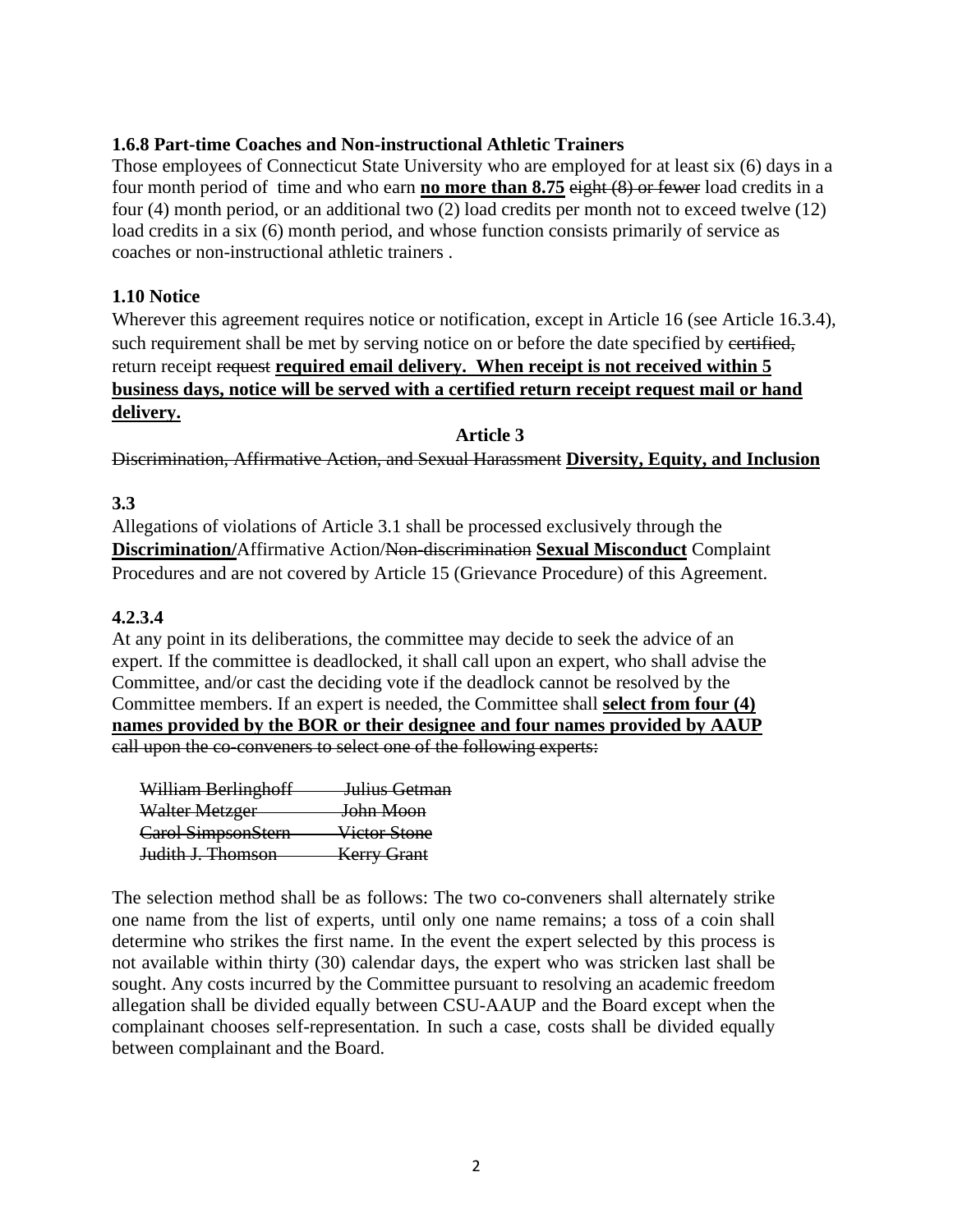### **4.4.1**

Prior service on special appointment at one of the universities shall be applied to the probationary period at that university.

### 4.4.2 **4.4.1**

Up to three years' full-time service in other **any** accredited colleges and universities may be applied toward the probationary period by written agreement of the concerned parties at the time of the member's initial appointment, or not later than the end of the first semester of a member's probationary service. Such credit for prior service shall not affect notice requirements under Article 4.9.

# 4.4.3 **4.4.2** *(renumber)*

# 4.4.4 **4.4.3**

When a tenured member leaves the bargaining unit for any other non-management position within the University, conditions of return, if any, shall require consultation with the department and written agreement of member, CSU-AAUP and the Board **CSCU President or designee**. Any resulting agreement shall prevail over the provisions of any future CSU-AAUP Agreement.

Tenured members of the bargaining unit appointed to administrative positions (Deans or above) shall retain tenure rights.

### **4.4.4**

**Faculty in tenure-track appointments may submit a request to extend the probationary period in writing to the appropriate dean or director. In no instance will the stoppage of the tenure clock exceed more than 12 months in any single application, up to a maximum of 24 months total during a faculty member's probationary period. Decisions regarding requests to stop the tenure clock will not be subject to the grievance procedure. This process will not include instances covered by 13.2.3.** 

### **4.8.2 Special Appointments**

Special appointments shall be for one (1) of four (4) purposes: (a) to bring to the university personnel with unusual knowledge, artistry or exceptional merit, (b) to replace a full-time member on leave, (c) emergency appointment prior to a successful affirmative action search, or (d) appointment to a temporary grant- or contract-funded position. A special appointment carries no expectation of renewal beyond the term specified but may be renewed or repeated provided that the total duration of the appointment shall not exceed **three (3)** two  $(2)$  of any  $\frac{\sin (6)}{\sin (6)}$  **seven (7)** years at a university in cases (a), (b) or (c). **An Affirmative Action search for a tenure track position will be completed in three (3) years for special appointments in case (c). Special appointment recruitment shall include a consideration of credentials, experience, and teaching merit of current part-time members within the department.** When a special appointment is renewed, service shall be deemed continuous. The letter of appointment shall specify the purpose for which the appointment is made and shall include the phrase, "this is a special appointment pursuant to the current collective bargaining agreement."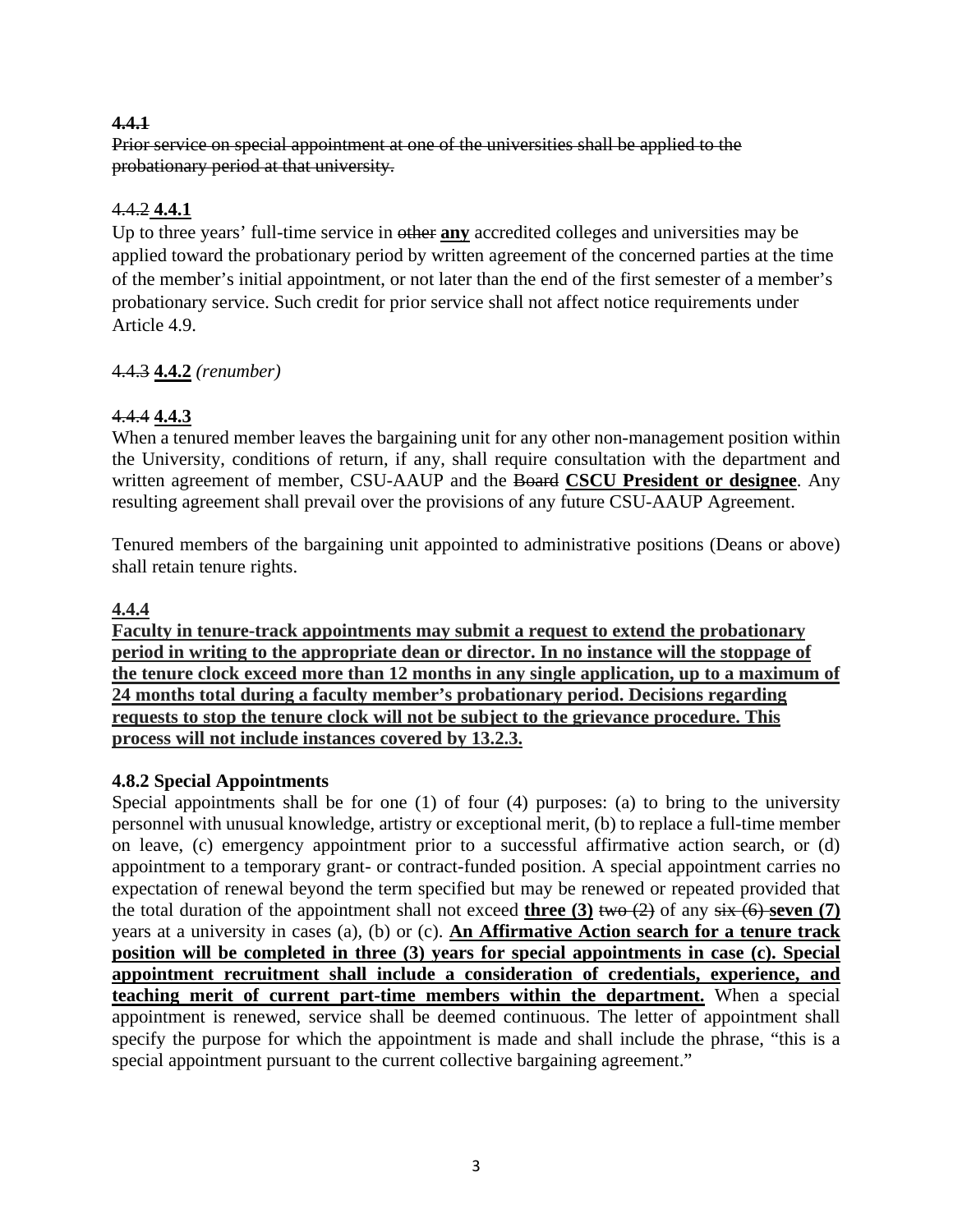At the department's option, members on special appointments may be evaluated following the schedule for  $1<sup>st</sup>$  or  $2<sup>nd</sup>$  year renewals, as is appropriate, up to and including Step "F" (except that the evaluations shall not include renewal recommendations).

### **4.13 Special Assessment**

The intent of a special assessment is to identify problems regarding a member's performance of duties and, if necessary, to develop a plan to address these problems.

When the appropriate Dean or Vice President has reasonable grounds to believe there is a problem regarding a member's performance of duties, the Dean shall meet with the member, and any other appropriate individuals, in an attempt to clarify and, if necessary, rectify the situation. If, following such meeting(s), the Dean or Vice President determines that a special assessment is called for, the Dean shall meet and confer with the appropriate chairperson in the design of an appropriate evaluation, which may or may not involve the DEC, and shall inform the affected member in writing of the particulars of the scheduled evaluation. **The evaluation shall be conducted within six (6) weeks during the current semester unless final exams conclude sooner, in which case the evaluation shall be conducted within the first six weeks of the very next semester. Within 2 weeks of the conclusion of the evaluation,**  $\pi$ **the evaluator(s) shall submit a written report of** the results of the evaluation**,** including any recommended actions, to the Dean, the Chairperson and the affected member; such report shall be placed in the member's personnel file.

Should the evaluation report identify matters requiring remedial action, the evaluators, in consultation with the affected member, shall develop a specific plan with a schedule of compliance, which shall be implemented. The evaluators shall provide a written copy of the plan to be implemented to the affected member, the Dean or Vice President, and the member's personnel file. If the member fails to cooperate, **or is unable to execute his/her professional responsibilities as provided in the evaluators' plan within one academic year,** the matter may be remanded to the process of Article 16. In the event that the member in question is the Spokesperson or the department Chairperson, that role in the process shall be filled by the Chairperson of the DEC. Records of a special assessment and related documents shall be removed from the personnel file following the affected member's next formal evaluation, unless the Dean, in consultation with the DEC, determines otherwise.

### **4.14.2.10**

The entire contents of personnel files shall be considered private **except with respect to documents concerning disciplinary matters or alleged misconduct** and may not be opened to any outside scrutiny except when ordered by a court of law. **Nothing herein shall impact the obligation to disclose information pertaining to disciplinary matters or alleged misconduct pursuant to the Freedom of Information Act.** When a file is requested by an outside party for any reason, the affected member shall be promptly notified and provided with a copy of the request and reason therefore.

### **4.15 Endowed Chairs**

An endowed chair position is established by **a** specific Board of Trustees' **Regents** resolution. It carries with it special responsibilities to enhance the reputation and prestige of the department in which it is established and the university as a whole, as well as significantly contribute to the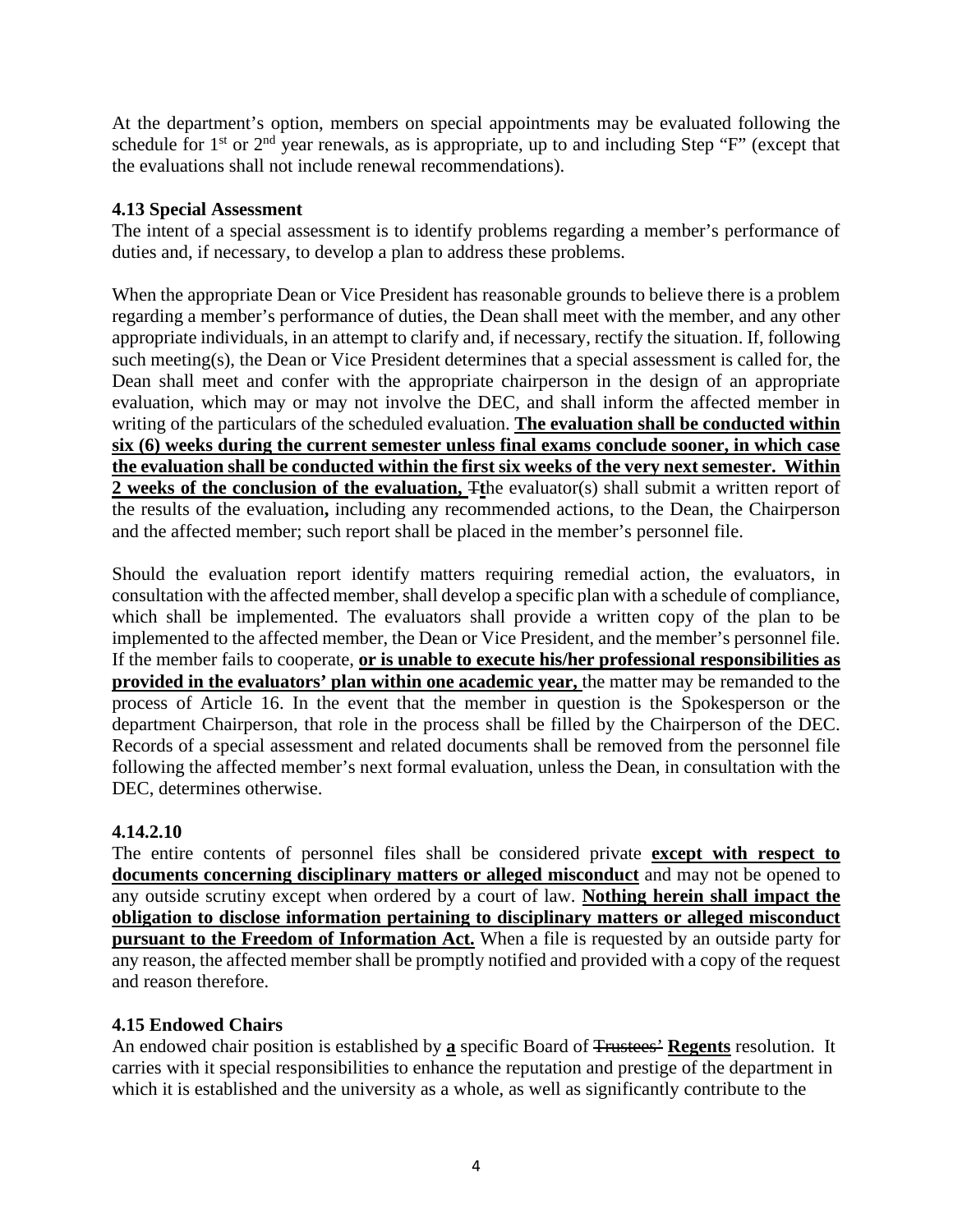academic quality of the university. **Endowed chairs may be appointed as either full-time or part-time status for a period of time approved by the BOR, and renewed at the discretion of the University.** As such, the endowed chair's position at the university shall be differentiated in compensation and eligibility for tenure. The base salary of an endowed chair may be set up to a maximum of 1.15 times the maximum salary for the rank in which the chair is appointed.

### **5.3.2 Assistant Professor, Assistant Librarian, Assistant Counselor**

- (A) **For assistant professor and assistant librarian,** A**a**n earned doctorate or a terminal degree appropriate to the field from an accredited college or university, or
- (B) At least three (3) years of full-time service in a college or university at a rank of Instructor or above, plus
	- 1. A master's degree, plus
	- 2. An additional full year of study above the master's level.

### **(C) For counseling faculty, an earned master's degree or higher from an accredited university and a professional license in the field shall be equivalent to a terminal degree.**

### **5.3.3 Associate Professor, Associate Librarian, Associate Counselor**

An earned doctorate or a terminal degree appropriate to the field from an accredited college or university plus at least five (5) years of full-time service in a college or university in a rank of Assistant Professor or above. **For counseling faculty, an earned master's degree or higher from an accredited university and a professional license in the field shall be equivalent to a terminal degree.**

### **5.3.4 Professor, Librarian, Counselor**

An earned doctorate or a terminal degree appropriate to the field from an accredited college or university plus at least eight (8) years of full-time service in a college or university including at least five (5) years at a rank of Associate Professor or above. **For counseling faculty, an earned master's degree or higher from an accredited university and a professional license in the field shall be equivalent to a terminal degree.**

### **Article 5.7 Emeritus Status**

Emeritus designation shall be bestowed upon a retiring member of the full-time faculty **or parttime faculty in Groups C & F in Article 12.8 Table** upon recommendation of the department, **appropriate Dean, Provost**, and approval by the President. Emeriti shall be afforded at least the following privileges: desk space if available, university computer email account, library privileges, catalog listing, a printed certificate, professional use of the title, invitations to university functions, course privileges **(full-time emeriti only)** available pursuant to Article 13.13, faculty parking privileges and inclusion on the mailing lists for all university publications.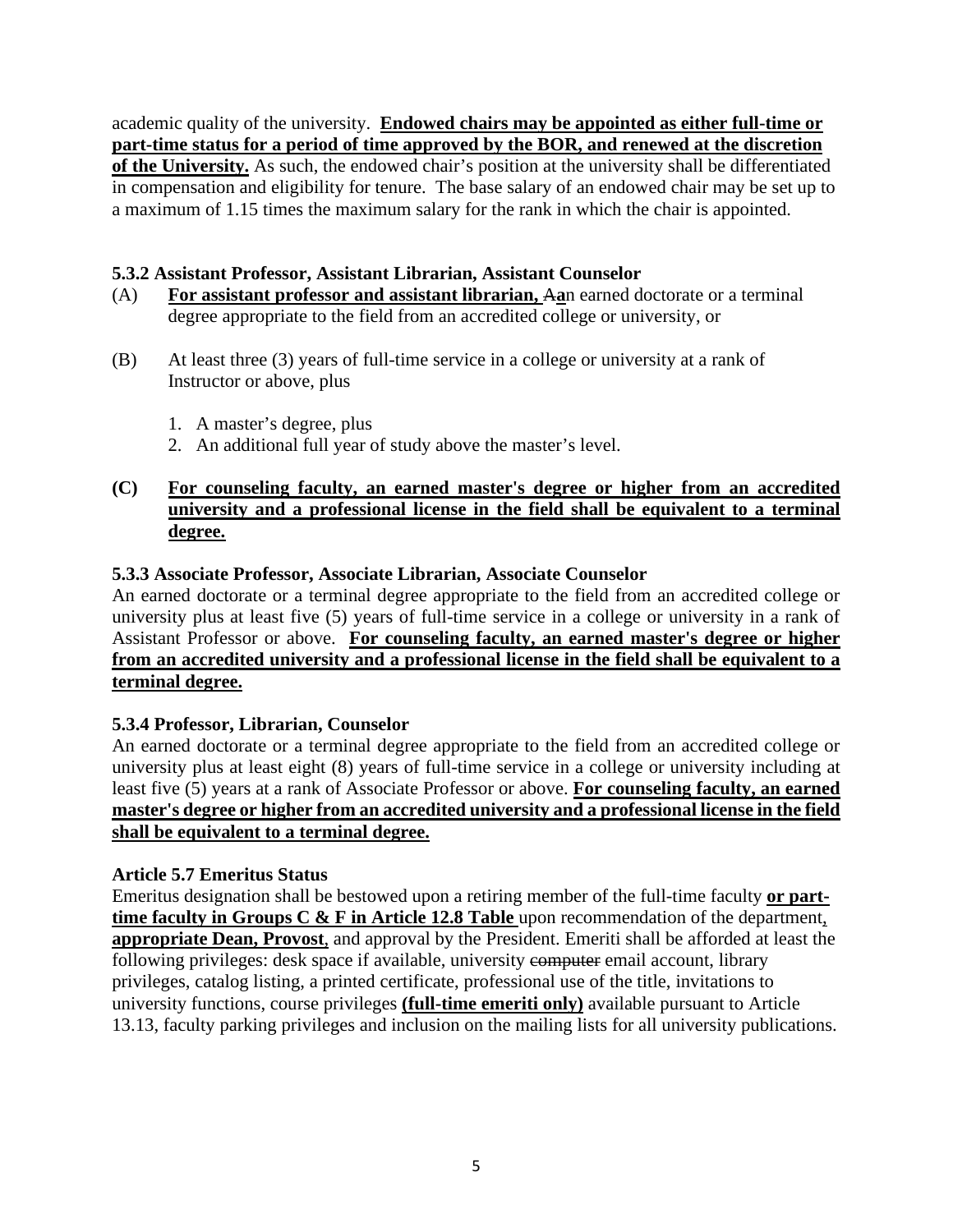### **5.17.2**

Class size limits shall be determined on sound **peer reviewed research and** educational **best practice** principles by the appropriate academic Dean in consultation with the department or interdisciplinary program. Under normal circumstances the department shall have primary responsibility for individual teaching assignments within the department. In establishing the departmental assignments for members who teach in interdisciplinary programs, the department chairperson shall consult with appropriate members in the interdisciplinary program. The academic department or interdisciplinary program may establish and administer policies on grading and admissions to and academic standings in its programs, providing such policies are consistent with university-wide policies established by the Senate and approved by the President.

### **5.19**

When departments are divided or merged, **by the University Administration,** full-time members may be assigned to the new organizational units by the President **or designee** following consultation with all affected parties. In all other cases, a full-time member may be transferred from one **academic** department to another only upon agreement of the member and administration pursuant to Article 5.5. (See also 4.5, 5.4).

### **5.23 Department Chairperson**

The department Chairperson is responsible for leading the department in fulfilling its responsibilities in academic and personnel areas and of facilitating the functioning of the department. This responsibility includes supervision of **appropriately assigned** department clerical employees. The department Chairperson is the normal channel of communications between the department and other departments, division/areas or like groupings, offices and the administration.

### **6.2.1**

Because loss of coaching staff causes an extraordinary impact on a University as a whole, full-time members with tenure or on tenure-track who were hired to coach intercollegiate athletic teams and were responsible for such coaching on or after August 20, 1982, up through December 31, 1993, shall continue to be responsible for such coaching unless expressly relieved from such duties by the President.

### 6.2.2 **6.2.1** *(renumber)*

### **6.2.4**

Faculty load credits for members covered by this Article shall be negotiated by the President or designee and the CSU-AAUP President or designee.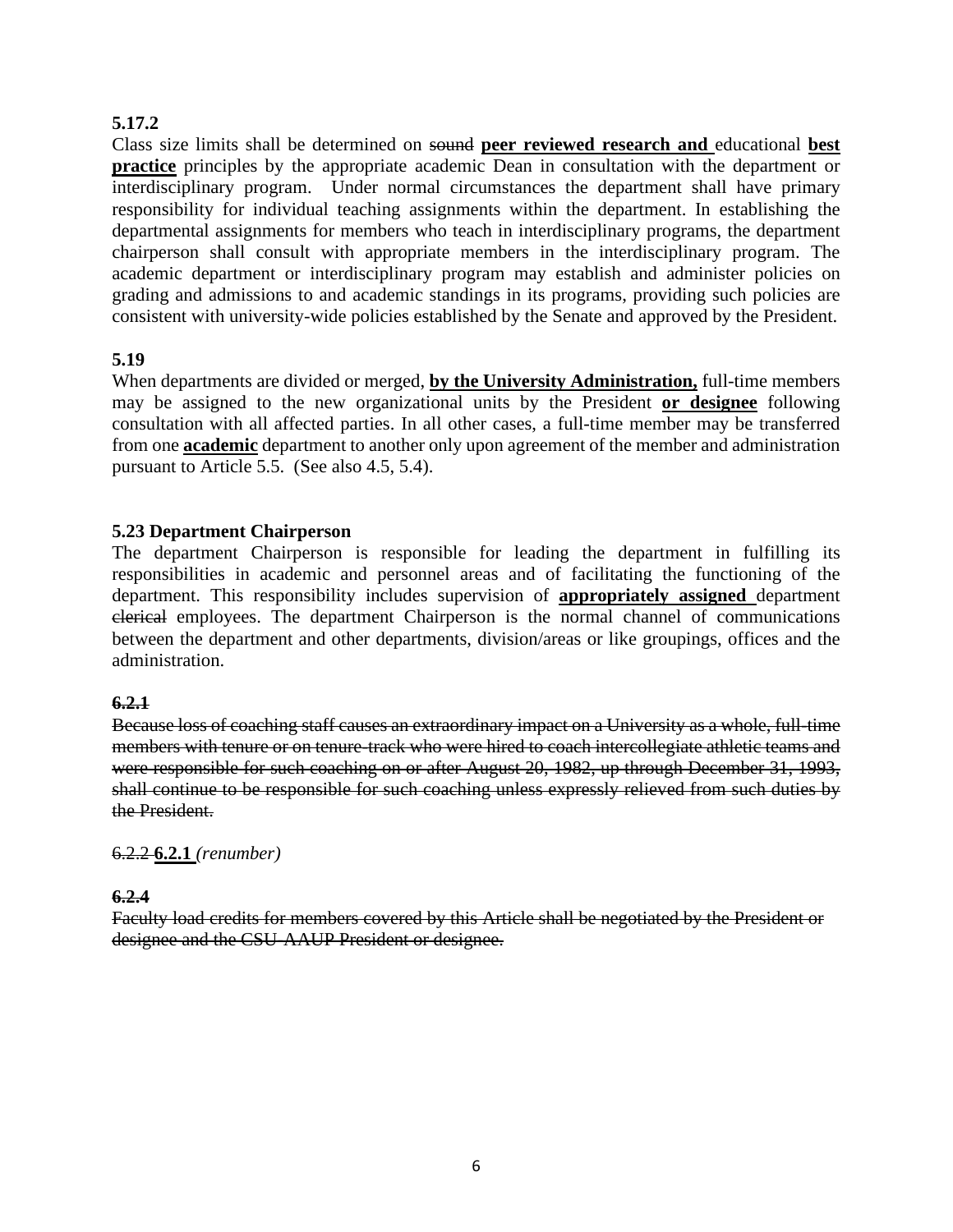### **Article 6 TABLE 2 EVALUATION PROCESS DUE DATES FOR ATHLETIC COACHES**

| Due Date*                         | Due Date**          | Due Date***                                              | Action                                                                                                                                                                                                                                                   |
|-----------------------------------|---------------------|----------------------------------------------------------|----------------------------------------------------------------------------------------------------------------------------------------------------------------------------------------------------------------------------------------------------------|
| October 25                        | March 25            | April 24                                                 | DEC notifies members who must be                                                                                                                                                                                                                         |
| September 15                      |                     | March 1                                                  | evaluated.                                                                                                                                                                                                                                               |
| November 1<br><b>September 20</b> | April 1             | May 1<br>March 15                                        | DEC informs the members in writing<br>of the evaluation process and the purpose of<br>the evaluation, the opportunity to submit<br>material to the DEC, and the opportunity to<br>appear personally before the DEC prior to<br>the DEC's recommendation. |
| November 15<br>October 20         | <del>April 15</del> | $\frac{\text{May }15}{\text{May }15}$<br><b>March 30</b> | Coach submits relevant materials to<br>the DEC.                                                                                                                                                                                                          |
| November 29<br>November 15        | April 29            | <b>May 29</b><br>April 15                                | DEC submits evaluations and<br>appropriate recommendations to the Athletic<br>Director with a copy to the affected member.                                                                                                                               |
| December 6                        | May 6               | <del>June 5</del><br>May 1                               | <b>Athletic Director submits</b><br>recommendations to the President or<br>Supervising Vice President as appropriate<br>with a copy to the member and DEC.                                                                                               |
| December 20                       | $\frac{May 20}{ }$  | <del>June 19</del><br>May 30                             | President or Supervising Vice President<br>as appropriate takes required action and<br>informs the member.                                                                                                                                               |

### **The first submission of materials for new coaches will occur after the first season.**

\*For regular seasons concluding by December 31st

\*\*For regular seasons concluding by March 31st

\*\*\*For regular seasons concluding by June 30th

**\*For regular seasons concluding by March 31st or by June 30th** 

**\*\*For regular seasons concluding by December 31st**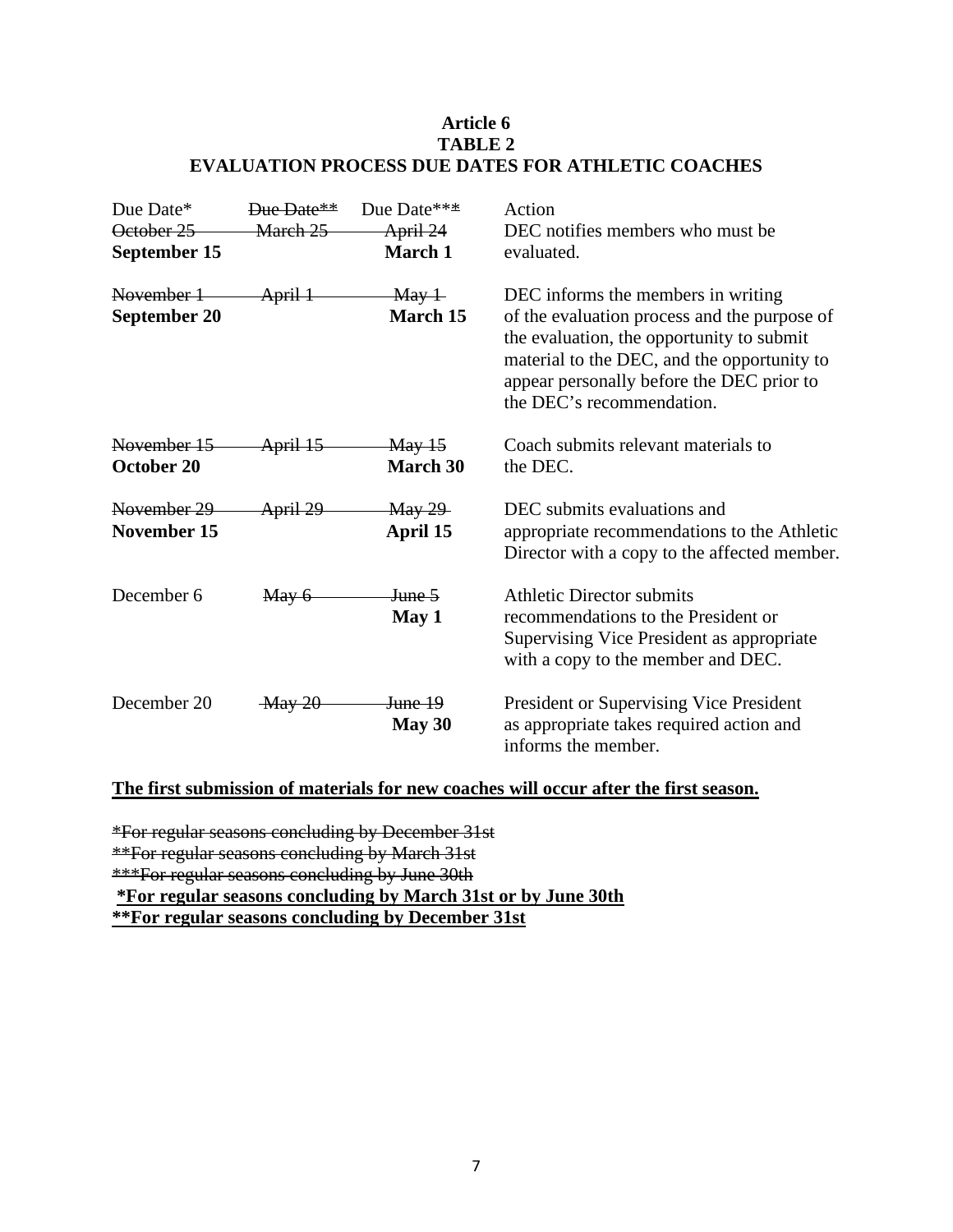# **7.1**

Load credit activities of counseling faculty shall include counseling in all areas essential **pertaining** to the student and academic community **mental health and psychosocial wellbeing**: consultation **and clinical supervision** with members, administrators and parents**; case management and referrals;** maintenance of client records; and completion of other supporting paperwork; **provision of supervision; reviewing of supervisee documentation and counseling work; and maintenance of supervisory records.**

**Each University shall make every reasonable effort to comply with the recommendations of the International Accreditation of Counseling Services (IACR) with respect to the percentage of time spent on scheduled direct services, which includes counselling with students as well as consultations with parents, therapists, professors, and supervision.** 

# **7.3.2**

The full-time counseling faculty shall have a **Department Evaluation Committee (DEC)** Counseling Faculty Evaluation Committee (CFEC) conforming to Senate requirements for participating in promotion, tenure, renewal and professional assessment procedures. Only tenured members of the department may serve, except in hardship cases (See 4.11.1). In hardship cases, the CFEC **DEC** may include counseling faculty **or faculty from related disciplines** from other Connecticut State Universities. The appropriate director shall take the place of the academic dean (see Table 1 and 4.11.12).

# **7.4**

If the Dean of Student Affairs and the appropriate academic Dean agree, both present counseling faculty and new appointments shall have one of two choices for their career development:

### **7.4.1**

By mutual consent with any university department, and consistent with that department's practices, counseling faculty may join a department as a member and enjoy all faculty privileges as established in this Agreement, including promotion through the instructional faculty ranks in conformance with the standards for such ranks. Such counseling faculty must teach at least three (3) load credits per work year.

### 7.4.2 **7.4** *(renumber)*

Those eCounseling faculty not joining a department will be eligible for tenure and promotion through the counseling faculty ranks.

### 7.4.3 **7.4.1** *(renumber)*

### **7.5**

**A full-time counseling faculty member may teach a course if the course is scheduled outside of the operating hours of the Counseling Center, or during a summer or winter semester session, or both.** Reassigned time in the Counseling Center will be provided to counseling faculty teaching in a department as follows: three (3) hours reassigned time per load credit for the duration of the semester.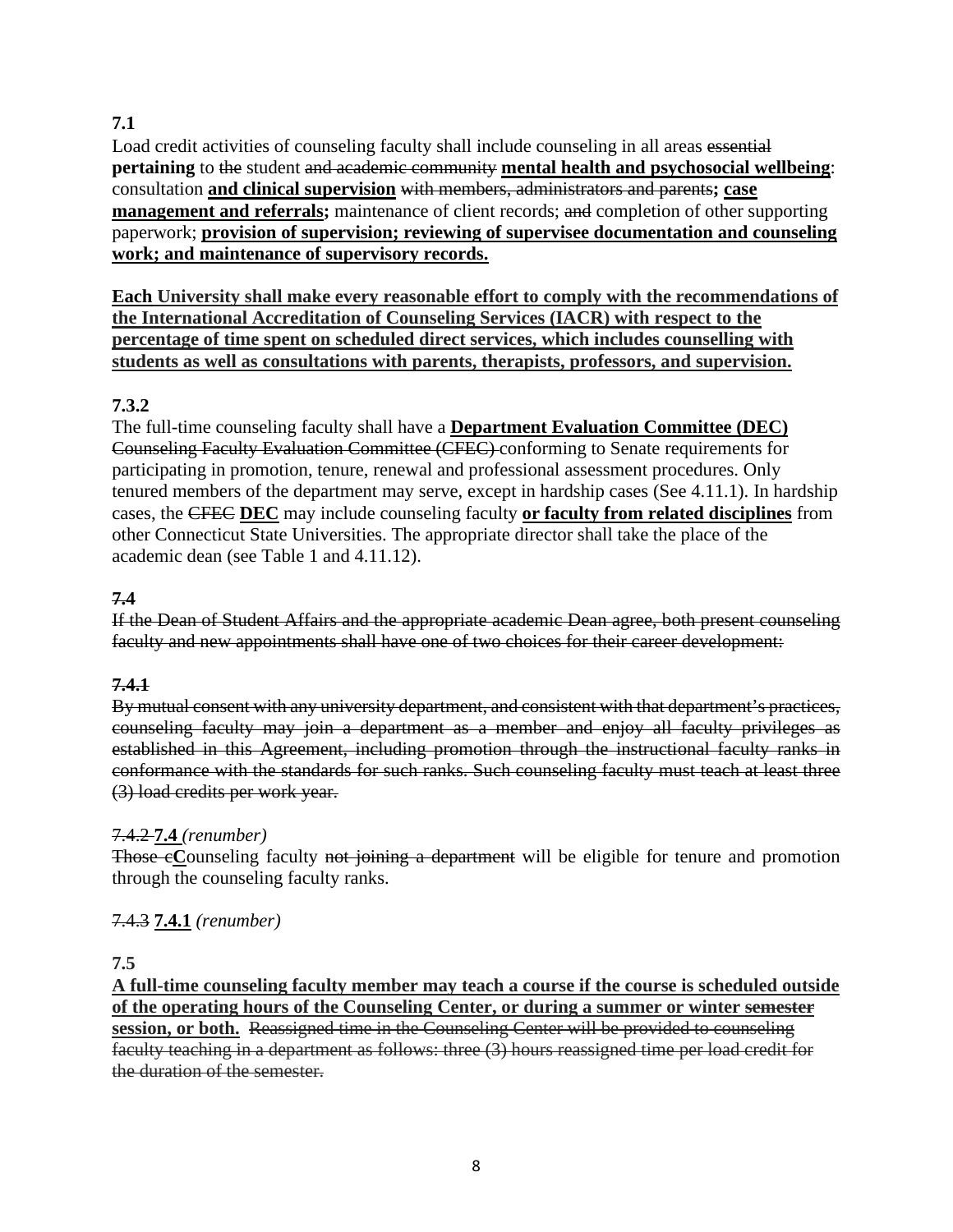# **7.7**

To ensure confidentiality in student counseling, counseling faculty will be provided with private offices, in which every effort will be made to make them as sound proof as possible. Where possible, waiting areas will be provided in the Counseling Center. In addition, access to a secretary **Administrative support assistance** will be provided.

**8.3.1.6** Record of any disciplinary action in the member's personnel file at the time of the evaluation.

# **9.1.2**

**Universities are locations of congregation and close proximity of people**. In order to safeguard the health, safety and security of all personnel, students, and the public, and in order to avoid liability, the parties shall make every effort to attain and maintain the standards prescribed and recommended by **CDC,** OSHA, NFPA, and local, state, and federal ordinances and guidelines.

# **9.1.3**

Cases involving extreme **environmental conditions (OSHA standard)** temperature which endanger the health of the member shall be promptly brought to the attention of the appropriate Dean who shall determine appropriate action after consultation with the department Chairperson, if available. When buildings lose electrical power, members shall not be required to remain in the work area.

# **9.4.7 Equipment and Supply Budgets**

Each University will allocate funds from its annual budget to departments for the purchase of equipment and supplies. The allotments will be made by the local University administration after consultation with the departments involved. Barring **a** demonstrable fiscal exigencies **financial crisis** such allocations shall not be arbitrarily withdrawn, reduced, postponed, or cancelled once made.

# **9.7.1 Use of State Vehicle**

Members who are expected to use state vehicles when such vehicles are available on campus, shall only be required to contact one (1) person or office to arrange for the use of such vehicle. **Access to and use of state vehicles shall be in accordance with Department of Administrative Services regulations in place at the time of the request.** 

# **10.8.2**

The part-time percentage for a particular university **(excluding Western)** shall be computed by multiplying by one hundred (100) all load credits earned by part-time members (excluding all part-time load credits attributable to **full-time member's** sabbatic leave, sick leave, retraining coverage, research load credit, and all reassigned time for full-time members) divided by the aggregate faculty load credits for the particular university based upon the data for the particular academic year. **At Western, the part-time percentage will be computed in the same manner, but with the exclusion of faculty from the School of Visual and Performing Arts from such computation.**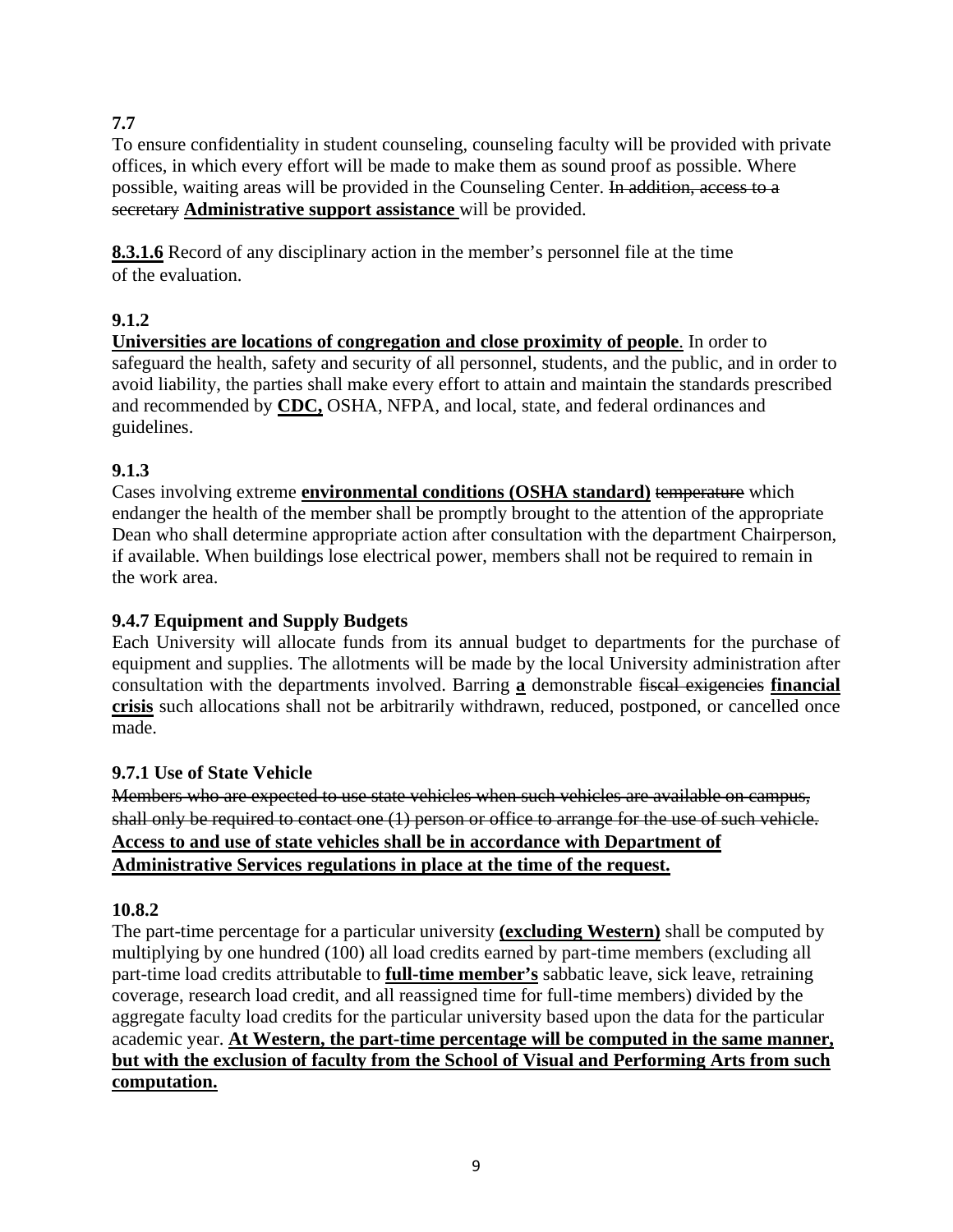### **10.15 Distance Learning and Education Technology\***

The term "distance learning" as used herein refers to a planned teaching/learning experience that makes significant use of any of a wide spectrum of instructional technologies to reach students who are separated by physical distance from the instructor. Such technologies shall include, but not necessarily be limited to, **University and Board approved remote learning audio and video technologies.** live or recorded presentations and material using direct signal or cable, transmission by telephone line, fiber optic line, digital and/or analog video tape, audio-tape, CD-ROM, computer or internet technology, e-mail or other electronic means.

### **11.2 Salary for Summer Session and Intersession**

| Rank                   | 2016-2017- | 2017-2018 | 2018-2019 | 2019-2020 | 2020-2021 |
|------------------------|------------|-----------|-----------|-----------|-----------|
|                        | 2021-2022  | 2022-2023 | 2023-2024 |           |           |
| Professor              | \$2,034    | \$2,034   | \$2,034   | \$2,146   | \$2,264   |
|                        | \$2,366    | \$2,472   | \$2,583   |           |           |
| Associate Prof.        | \$1,874    | \$1,874   | \$1,874   | \$1,977   | \$2,086   |
|                        | \$2,180    | \$2,278   | \$2,381   |           |           |
| <b>Assistant Prof.</b> | \$1,730    | \$1,730   | \$1,730   | \$1,825   | \$1,926   |
|                        | \$2,013    | \$2,104   | \$2,199   |           |           |
| Instructor             | \$1,585    | \$1,585   | \$1,585   | \$1,672   | \$1,764   |
|                        | \$1,843    | \$1,926   | \$2,013   |           |           |

Wages per load credit for full-time members shall be:

### **11.4**

In staffing instructional assignments for summer sessions and intersessions, full-time members with appropriate qualifications shall be given the right of first refusal for such assignments. Offers not unequivocally accepted in writing by April 10 shall be deemed refused. For intersession the deadline for acceptance of offers shall be October 10.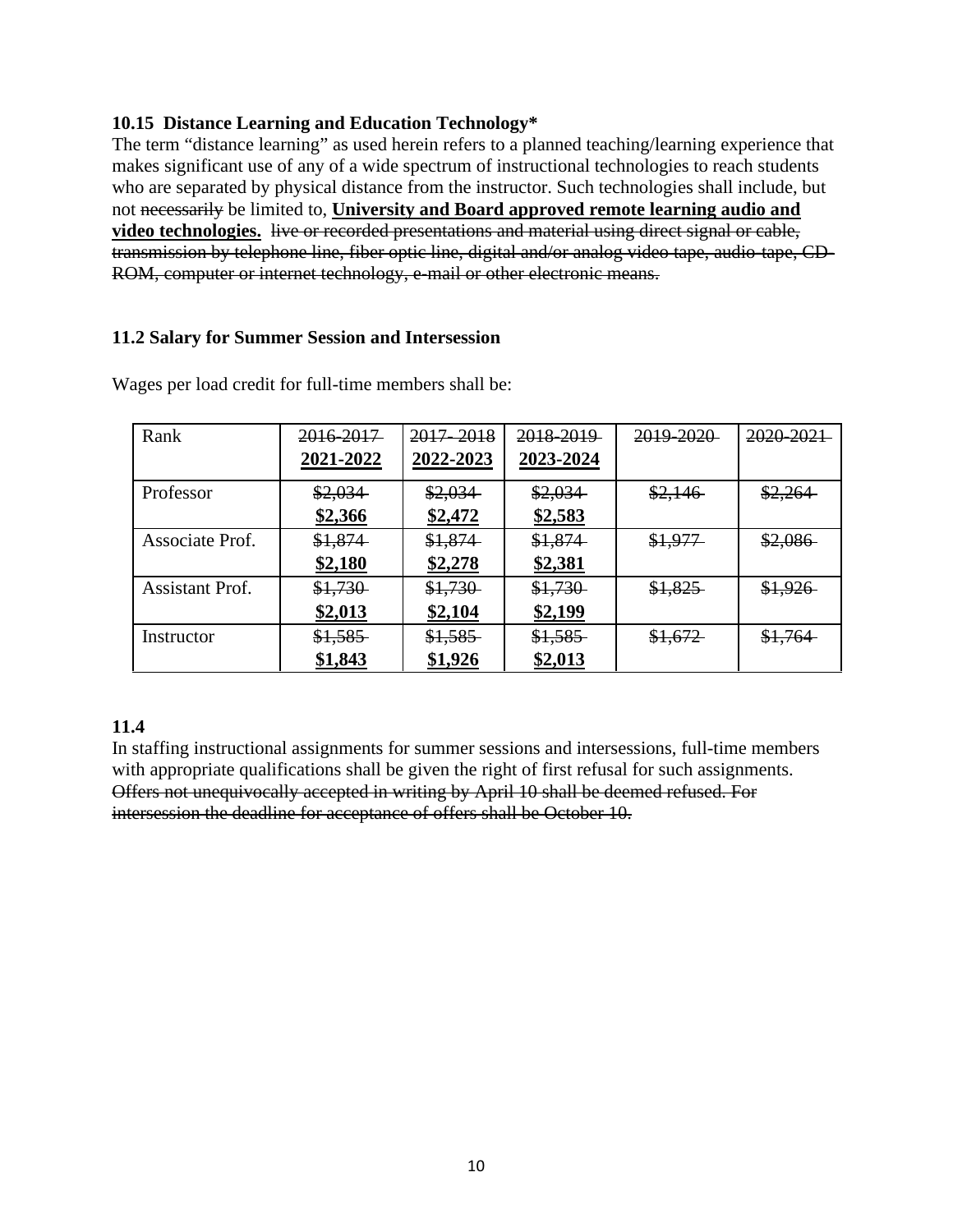# **12.3 Minimum Salaries**

Beginning in 2019-2020, minimum salaries shall equal seventy-five percent (.75) of the corresponding maximum salaries. The minimum biweekly salaries during each year of the contract for each of the ranks shall be:

|                     | 2016-2017 |                   | 2017-2018           |                   |
|---------------------|-----------|-------------------|---------------------|-------------------|
|                     | Bi-weekly | <b>Annual</b>     | Bi-weekly           | <del>Annual</del> |
| <b>Professor</b>    | 3,361.95  | 87,747            | <del>3,361.95</del> | 87,747            |
| Assoc. Prof.        | 2,824.02  | 73,707            | 2,824.02            | 73,707            |
| Assist. Prof.       | 2,286.13  | <del>59,668</del> | 2,286.13            | <del>59,668</del> |
| Instructor          | 2,017.17  | 52,648            | 2,017.17            | <del>52.648</del> |
| <del>Coach A-</del> | 1,613.74  | 42,119            | 1,613.74            | 42,119            |

|                     | 2018-2019 |               | 2019-2020 |                   | <del>2020-2021</del> |               |
|---------------------|-----------|---------------|-----------|-------------------|----------------------|---------------|
|                     | Bi-weekly | <b>Annual</b> | Bi-weekly | <b>Annual</b>     | Bi-weekly            | <b>Annual</b> |
| Professor-          | 3,361.95  | 87,747        | 3,488.63  | 91,053            | 3,617.71             | 94,422        |
| Assoc. Prof.        | 2,824.02  | 73,707        | 2,934.42  | 76,588            | 3,042.99             | 79,421        |
| Assist. Prof.       | 2,286.13  | 59,668        | 2,380.22  | 62,123            | 2,468.28             | 64,422        |
| Instructor          | 2,017.17  | 52,648        | 2,103.12  | <del>54,891</del> | 2,180.93             | 56,922        |
| <del>Coach A-</del> | 1,613.74  | 42,119        | 1,682.51  | 43,913            | 1,744.76             | 45,538        |

|                   | 2021-2022        |               | 2022-2023        |         | 2023-2024        |               |
|-------------------|------------------|---------------|------------------|---------|------------------|---------------|
|                   | <b>Bi-weekly</b> | <b>Annual</b> | <b>Bi-weekly</b> | Annual  | <b>Bi-weekly</b> | <b>Annual</b> |
| <b>Professor</b>  | 3,780.50         | 98,671        | 3,875.02         | 101,137 | 3,971.89         | 103,666       |
| Assoc. Prof.      | 3,179.92         | 82,996        | 3,259.42         | 85,070  | 3,340.91         | 87,198        |
| Assist. Prof.     | 2,579.35         | <u>67,321</u> | 2,643.84         | 69,004  | 2,709.93         | 70,729        |
| <b>Instructor</b> | 2,279.07         | <u>59,484</u> | 2,336.05         | 60,970  | 2,394.45         | 62,495        |
| <b>Coach A</b>    | <u>1,823.27</u>  | <u>47,587</u> | <u>1,868.85</u>  | 48,777  | 1,915.57         | 49,996        |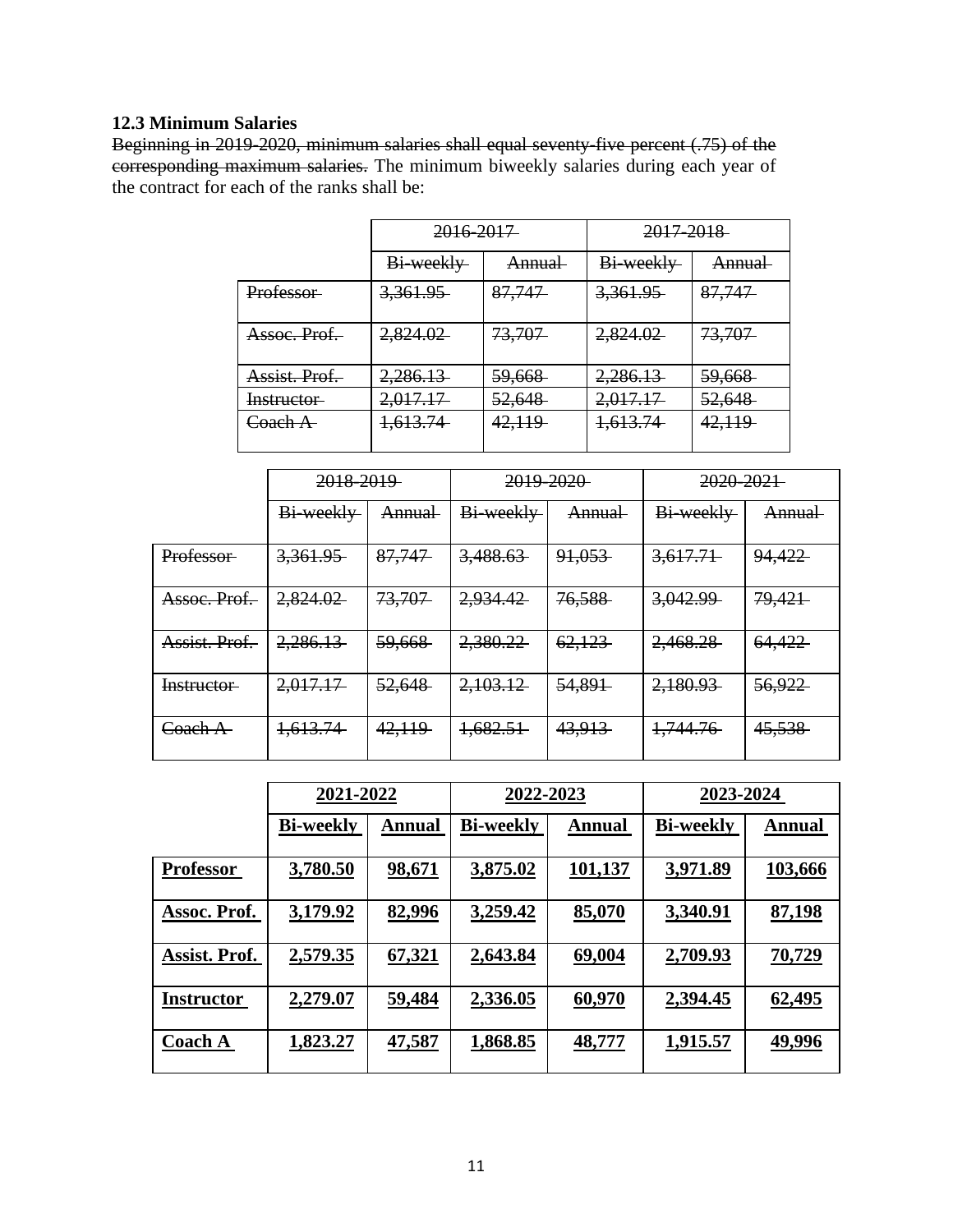# **12.4 Maximum Salaries**

The maximum biweekly salary during each year of the contract for each of the ranks shall be:

|               | 2016 2017 |               | 2017-2018          |               |
|---------------|-----------|---------------|--------------------|---------------|
|               | Bi-weekly | <b>Annual</b> | Bi-weekly          | <b>Annual</b> |
| Professor-    | 4,494.20  | 117,299       | 4,494,20           | 117,299       |
| Assoc. Prof.  | 3,780.25  | 98,664        | 3,780.25           | 98,664        |
| Assist, Prof. | 3066.30   | 80,030        | <del>3066.30</del> | 80,030        |
| Instructor    | 2,709.33  | 70,713        | 2,709.33           | 70,713        |
| Coach A-      | 2,167.48  | 56,571        | 2,167.48           | 56,571        |

|                  | 2018-2019 |         | 2019-2020 |         | 2020-2021 |                   |
|------------------|-----------|---------|-----------|---------|-----------|-------------------|
|                  | Bi-weekly | Annual  | Bi-weekly | Annual  | Bi-weekly | Annual            |
| <b>Professor</b> | 4,494.20  | 117,299 | 4,651.50  | 121,404 | 4,823.61  | 125,896           |
| Assoc. Prof.     | 3,780.25  | 98,664  | 3,912.56  | 102,117 | 4,057.32  | 105,895           |
| Assist. Prof.    | 3066.30   | 80,030  | 3,173.62  | 82,831  | 3,291.04  | 85,896            |
| Instructor       | 2,709.33  | 70,713  | 2,804.16  | 73,188  | 2,907.91  | <del>75,896</del> |
| Coach A          | 2,167.48  | 56,571  | 2,243.34  | 58,551  | 2,326.34  | 60,717            |

|                   | 2021-2022        |               | 2022-2023        |               | 2023-2024        |               |
|-------------------|------------------|---------------|------------------|---------------|------------------|---------------|
|                   | <b>Bi-weekly</b> | <b>Annual</b> | <b>Bi-weekly</b> | Annual        | <b>Bi-weekly</b> | <b>Annual</b> |
| <b>Professor</b>  | 5,040.67         | 131,562       | 5,166.69         | 134,851       | 5,295.86         | 138,222       |
| Assoc. Prof.      | 4,239.90         | 110,661       | 4,345.90         | 113,428       | 4,454.54         | 116,264       |
| Assist. Prof.     | 3,439.14         | 89,761        | 3,525.12         | 92,006        | 3,613.24         | <u>94,306</u> |
| <b>Instructor</b> | 3,038.77         | <u>79,312</u> | 3,114.74         | 81,295        | 3,192.60         | 83,327        |
| <b>Coach A</b>    | 2,431.03         | <u>63,450</u> | <u>2,491.80</u>  | <u>65,036</u> | 2,554.10         | 66,662        |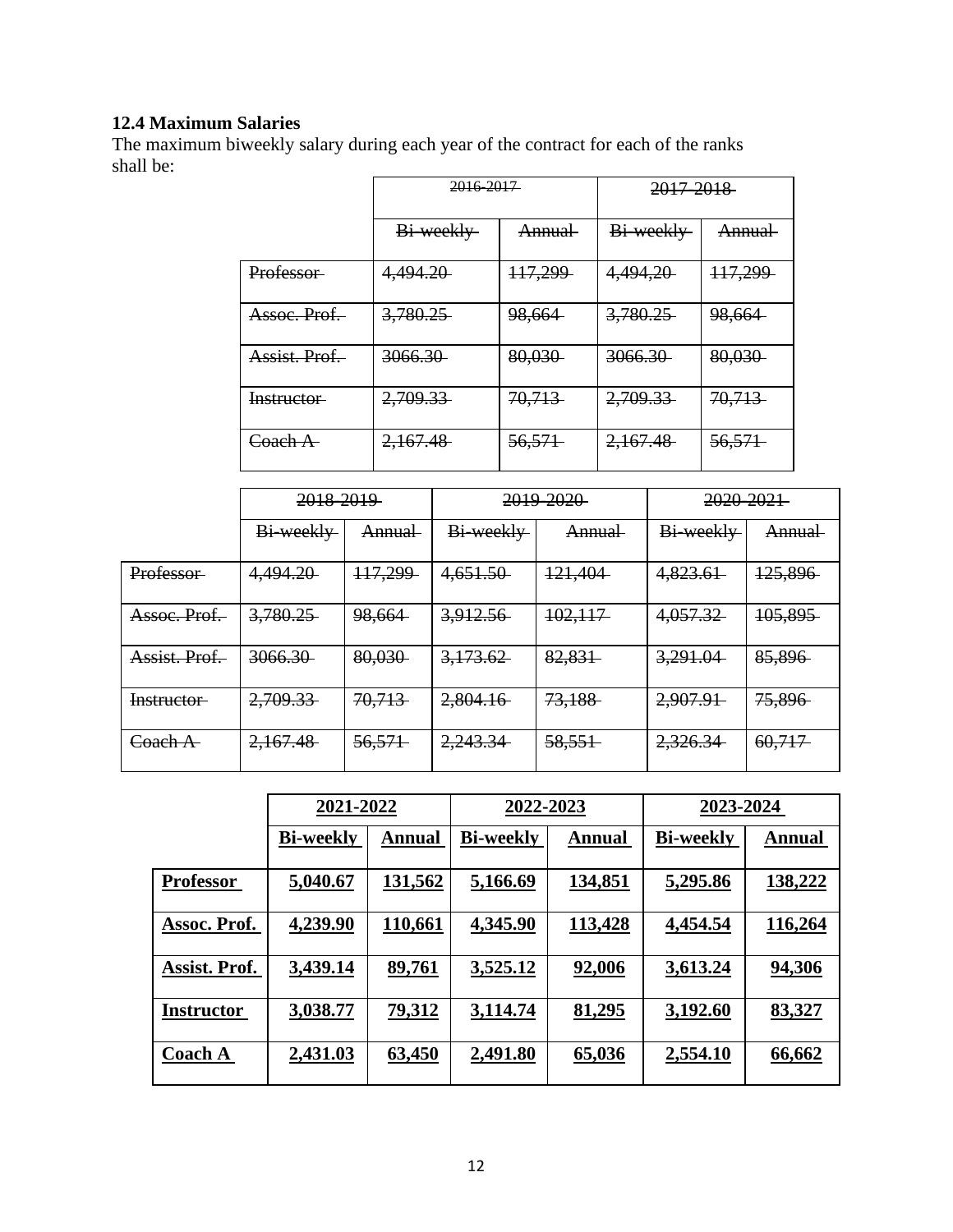### **12.5.3**

**For 2021-22, salaries for full-time members shall be increased by 4.5% (four and one-half percent**). For 2016-2017 through 2020-2021 2022-2023 and 2023-2024, a member's current salary (Article 12.2.1) shall be increased by the amount of increase of the maximum for the member's rank plus the rank multiplier (Article 12.5.3.1) times the biweekly increment listed below unless the resulting salary exceeds the maximum salary for the rank, in which case the maximum salary shall be the member's new salary.

| <b>Annual Effective Date</b> | <b>Biweekly Increment</b> |  |  |
|------------------------------|---------------------------|--|--|
| 8/27/2021                    | Not applicable            |  |  |
| 8/26/2022                    | 3.05                      |  |  |
| 8/25/2023                    | 3.45                      |  |  |

**Either party, by a notice in writing no sooner than January 1, 2024, may reopen Article 12 of this Agreement to negotiate salaries for 2024-2025. During any "opener" contemplated under this provision, only sections describing compensation shall be open and all other provisions shall remain in full force and effect.**

### **12.8 Part-time Member Pay Rates**

Each part-time member shall be assigned to one of the following groups:

| G<br>$\mathbf R$<br>$\overline{O}$<br>U<br>P | Educational<br>Credentials/<br>Prior Experience in<br><b>CSU</b> System                                                                             | <del>2016-17</del><br>2021-<br>2022 | <del>2017-18</del><br>2022-<br>2023 | <del>2018-19</del><br>2023-<br>2024 | <del>2019-20-</del> | 2020-2             |
|----------------------------------------------|-----------------------------------------------------------------------------------------------------------------------------------------------------|-------------------------------------|-------------------------------------|-------------------------------------|---------------------|--------------------|
| A                                            | Less than appropriate<br>terminal degree and<br>no more than thirty<br>$(30)$ load<br>credits completed                                             | \$1,526<br>\$1,774                  | \$1,526<br>\$1,854                  | \$1,526<br>\$1,938                  | \$1,610             | <del>\$1,698</del> |
| B                                            | Less than appropriate<br>terminal degree and<br>more than thirty (30)<br>load credits but no<br>more than sixty $(60)$<br>load<br>credits completed | \$1,585<br>\$1,843                  | \$1,585<br>\$1,926                  | \$1,585<br>\$2,013                  | \$1,672             | <del>\$1.764</del> |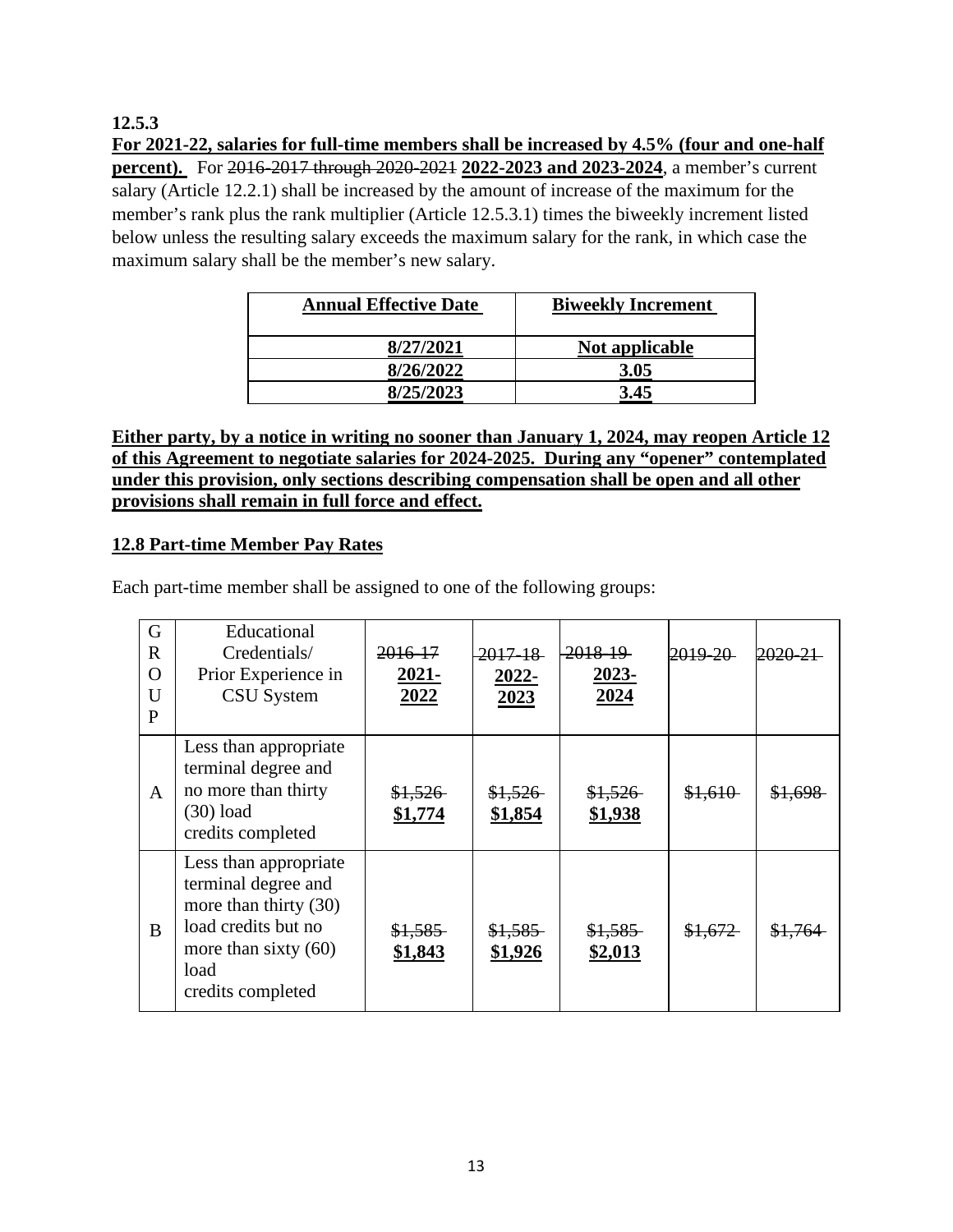| $\mathcal{C}$ | Less than appropriate<br>terminal degree and<br>more than sixty $(60)$<br>load<br>credits completed                                    | \$1,647<br>\$1,915 | \$1,647<br>\$2,002 | \$1,647<br>\$2,092        | \$1,738 | \$1,833            |
|---------------|----------------------------------------------------------------------------------------------------------------------------------------|--------------------|--------------------|---------------------------|---------|--------------------|
| D             | Appropriate terminal<br>degree and no more<br>than thirty (30) load<br>credits completed                                               | \$1,668<br>\$1,941 | \$1,668<br>\$2,028 | \$1,668<br>\$2,119        | \$1,760 | \$1,857            |
| E             | Appropriate terminal<br>degree and more than<br>thirty (30) load<br>credits but no more<br>than sixty $(60)$ load<br>credits completed | \$1,730<br>\$2,013 | \$1,730<br>\$2,103 | \$1,730<br>\$2,198        | \$1,825 | \$1,926            |
| F             | Appropriate terminal<br>degree and more than<br>sixty (60) load<br>credits completed                                                   | \$1,789<br>\$2,081 | \$1,789<br>\$2,174 | \$1,789<br><u>\$2,272</u> | \$1,887 | <del>\$1,991</del> |

# **12.8.1 Part-time Member Discretionary Rate**

Members may be paid at a rate greater than the minimum for their group, at administrative discretion, except that no member shall be paid at a rate greater than the summer session/intersession pay rate for professor (\$2,034 for 2016-17, \$2,034 for 2017-18, \$2,034 for 2018-19, \$2,146 for 2019-20 and \$2,264 for 2020-21). **(\$2,366 for 2021- 22, \$2,472 for 2022-23, and \$2,583 for 2023-24).**

### **12.8.2 Part-time Continuing Member Pay Rate**

Any part-time member who was employed previously as a part-time member in Connecticut State University shall be paid in any session at a rate that is greater than the member's rate of pay in the previous academic year by a percentage at least as large as the percentage increase in the part-time rate 5.5% for 2019-20 and 5.5% for 2020-21 **4.5% for 2021-22, 4.5% for 2022-23, and 4.5% for 2023-24**.

### **12.10 Special Funds**

### **12.10.1 Travel, Faculty Development, Research Grants, Curriculum-related Activities and Retraining Funds**

For the purposes delineated in Articles 9.5 (travel), 9.6 (faculty development), 9.10 (research grants), 9.11 (curriculum-related activities), and 9.12 (retraining) there shall be an annual appropriation of \$2,279,718 for 2016-17, \$2,279,718 for 2017-18, \$2,279,718 for 2018-19, \$2,405,102 for 2019-20 and \$2,537,383 for 2020-2021, and annually thereafter. **\$2,651,565 for 2021-22; \$2,770,886 for 2022-23; and \$2,895,576 for 2023- 24.** Said funds shall be available at the beginning of each academic year. Of this amount, 40% shall be available for travel, 9% for faculty development, 40% for research grants, 10% for curriculum-related activities, and 1% for retraining.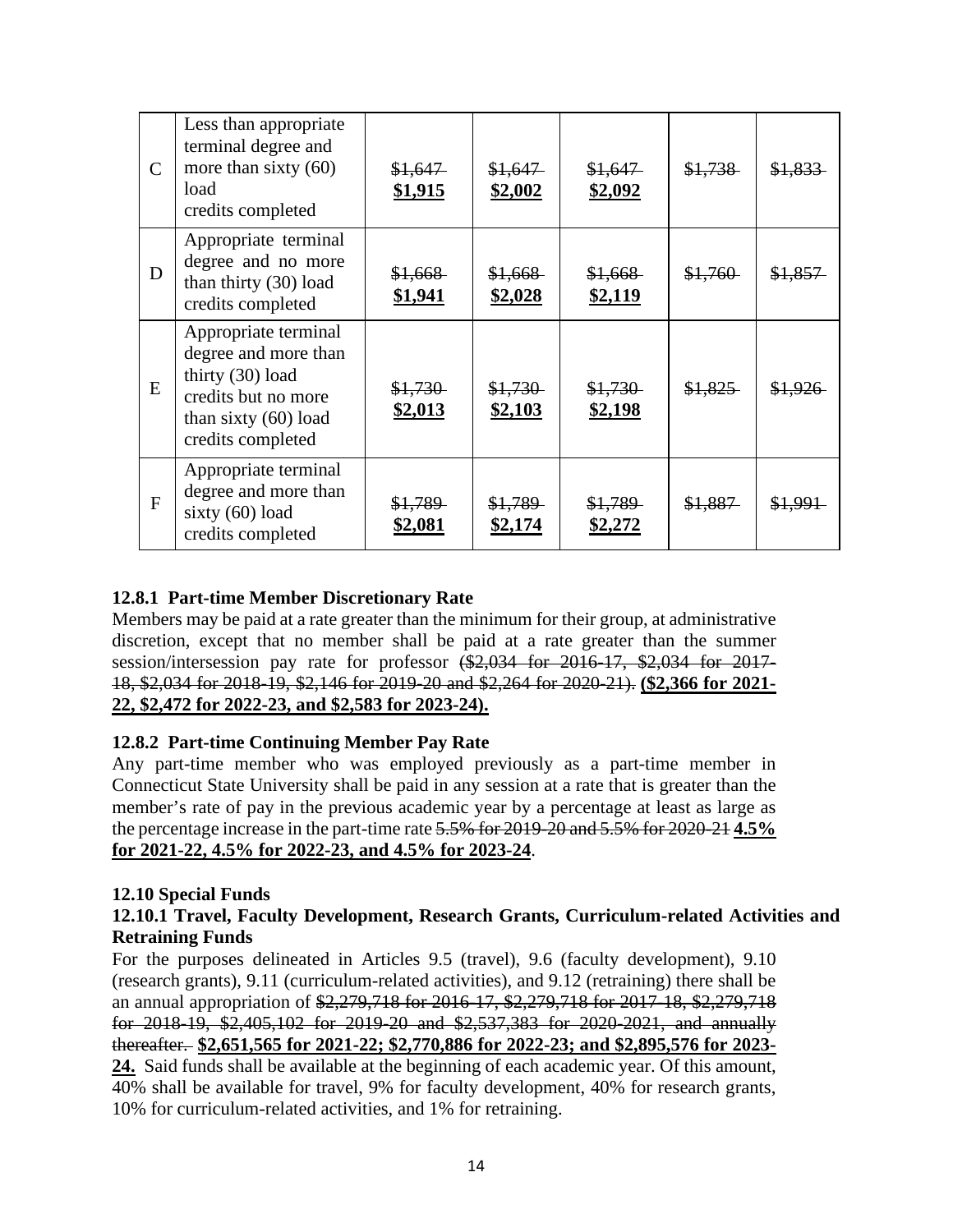# **12.10.3 Minority Recruitment and Retention, and Diversity, Equity, and Inclusion Funds**

# **12.12**

Members previously employed as full-time unit members for the 2017-2018 academic year shall receive a one-time payment of \$2,000 on the third (3<sup>rd</sup>) pay date of the 2018-2019 academic year.

Any part-time member employed in the Fall 2018 and/or Spring 2019 semesters who was employed in the previous academic year (2017-2018), as a part-time member in Connecticut State University, shall receive a \$2,000 pro-rated payment. The pro-rated payment shall be paid on the third  $(3<sup>rd</sup>)$  pay date of the 2018-2019 academic year for fall 2018 and on the third  $(3<sup>rd</sup>)$  pay date for the Spring 2019 semester. Payments shall be pro-rated, based on the part-time member's work load for the Fall 2018 and/or Spring 2019 semesters respectively, as a percentage of a full-time work load of 12 load credits/semester. The maximum total payment for any one part-time faculty member cannot exceed \$2000.

**Consistent with the SEBAC 2022 Agreement, all full-time members shall receive a one-time payment of \$2,500 effective and retroactive to 3/31/2022 payable as soon as practicable upon General Assembly approval of the Agreement. Part-time members employed during the Spring 2022 semester shall receive a pro-rated payment based on the part-time member's workload for the Spring 2022 semester as a percentage of a full-time workload of 12 load credits/semester. The maximum total payment for any one part-time faculty member cannot exceed \$2,500.** 

**Effective July 14, 2022, all full-time members shall receive a \$1,000 special lump sum payment payable in the 1st pay date for the 2022-2023 academic year. Part-time members employed during the Fall 2022 semester shall receive a pro-rated payment based on the member's workload for the Fall 2022 semester as a percentage of a full-time workload of 12 load credits/semester. The maximum total payment for any one part-time faculty member cannot exceed \$1,000.** 

### **13.2 Sick Leave**

All full-time teaching members shall accrue sick leave with pay at the rate of ten (10) working days for each work year of continuous full-time service. All ten (10) month librarian and counseling faculty members shall accrue sick leave with pay at the rate of twelve and one-half (12.5) days; twelve (12) month **counselors and** librarians shall accrue fifteen (15) days. Each full-time member shall be credited at the commencement of the work year with a full year's anticipated sick leave accrual.

Failure to provide a certificate within thirty (30) **fifteen (15) business** days of a written request by the University shall result in removal of the member from the payroll until the certificate is received. Based upon the University's evaluation of the situation, said time period may be extended.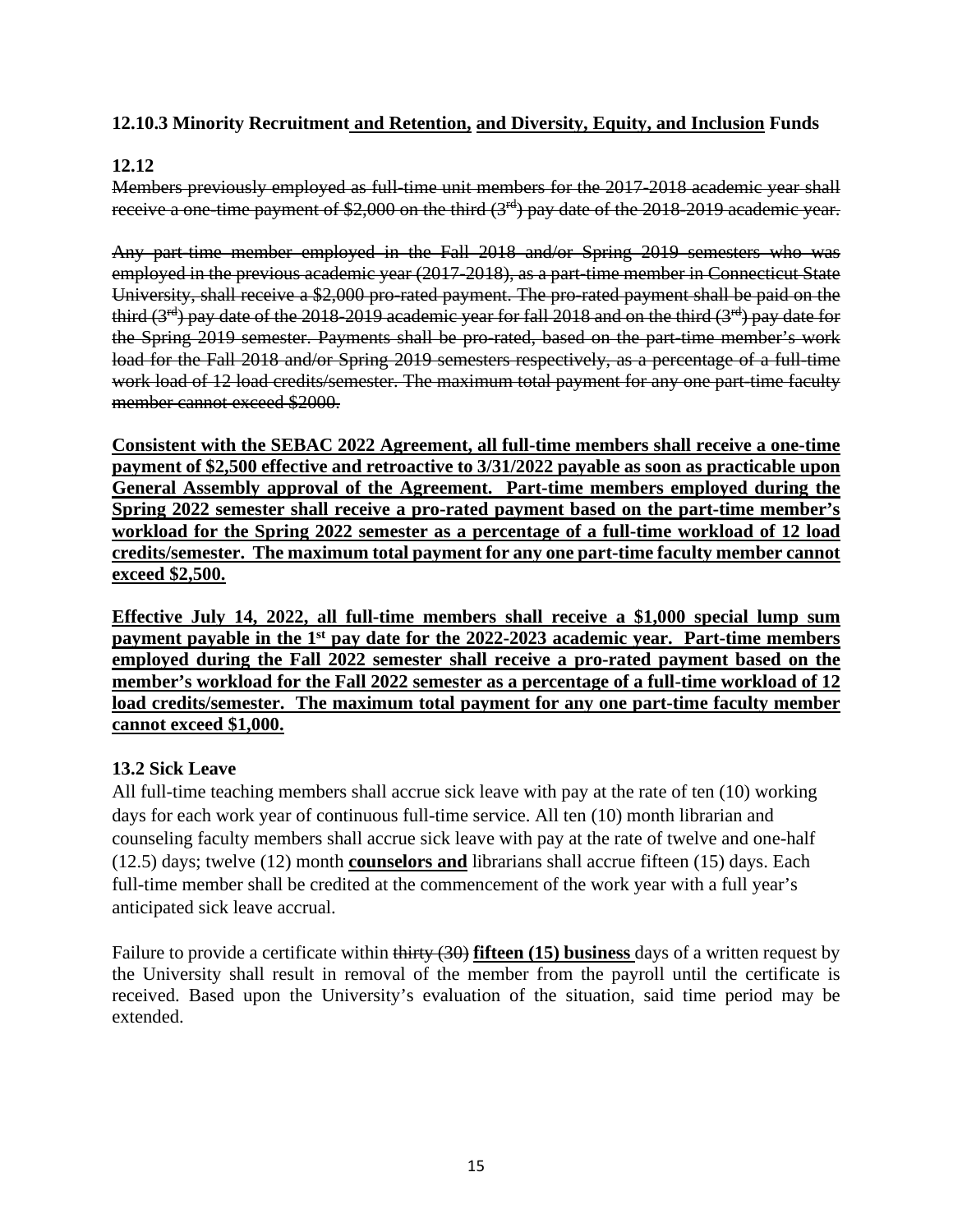# **13.3.1**

There will continue to be a sick leave bank for use by full-time members who have exhausted their own sick leave and who have a catastrophic and extended illness **to include the period of disability resulting from a pregnancy and childbirth as certified by the medical provider.** 

### **13.10 Jury Leave**

Any member of the bargaining unit who must be absent from assigned responsibilities in order to perform jury duty shall be entitled to receive full pay and benefits for the duration of such duty in return for relinquishing all fees **payment received** for such jury duty to the University.

# **15.1**

The parties agree that all problems should be resolved whenever possible before a filing of a grievance, and they encourage open communication between management and members of the bargaining unit so that resort**ing** to a formal grievance will not normally be necessary. The parties further encourage the informal resolution of grievances at the lowest possible level. The purpose of this Article is to promote an efficient procedure for the investigation and resolution of complaints and grievances.

# **15.2 Informal Procedure for Complaints**

Any member of the bargaining unit may informally present a complaint to the department Chairperson or appropriate administrator, either with or without designated representatives of CSU-AAUP present, at the complainant's option. Similarly, designated representatives of CSU-AAUP may informally present and discuss a complaint on behalf of any member or group of members with the department Chairpersons or appropriate administrator. If the complainant so requests, the appropriate department Chairperson or **the appropriate** administrative officer or designee shall respond to the complaint within seven (7) calendar days. Any settlement, withdrawal, or disposition satisfactory to the complainant at this informal stage shall not constitute a binding precedent in the disposition of other similar complaints or grievances but shall be a final resolution of the particular complaint. However, such resolution shall not be binding upon CSU-AAUP unless it participated in the formal procedure and approved the resolution in writing**.**

**17.1** If management believes a bona fide financial exigency exists which may warrant involuntary separation of non-tenured members prior to the end of a specified term (Article 4.9) or tenured members, prior to informing the Board of Regents, they shall first promptly notify CSU-AAUP.

**When a severe financial crisis exists, meaning an urgent financial situation that fundamentally compromises the academic integrity of the institution as a whole and that cannot be alleviated by less drastic means (including but not limited to reducing the number of part-time faculty to be hired, and meeting with CSU-AAUP to discuss voluntary incentives), which may warrant the involuntary separation of non-tenured members prior to the end of a specified term (Article 4.9) or tenured members, the BOR shall promptly notify CSU-AAUP that it believes such a condition exists and/or meet with CSU-AAUP to discuss voluntary incentives.**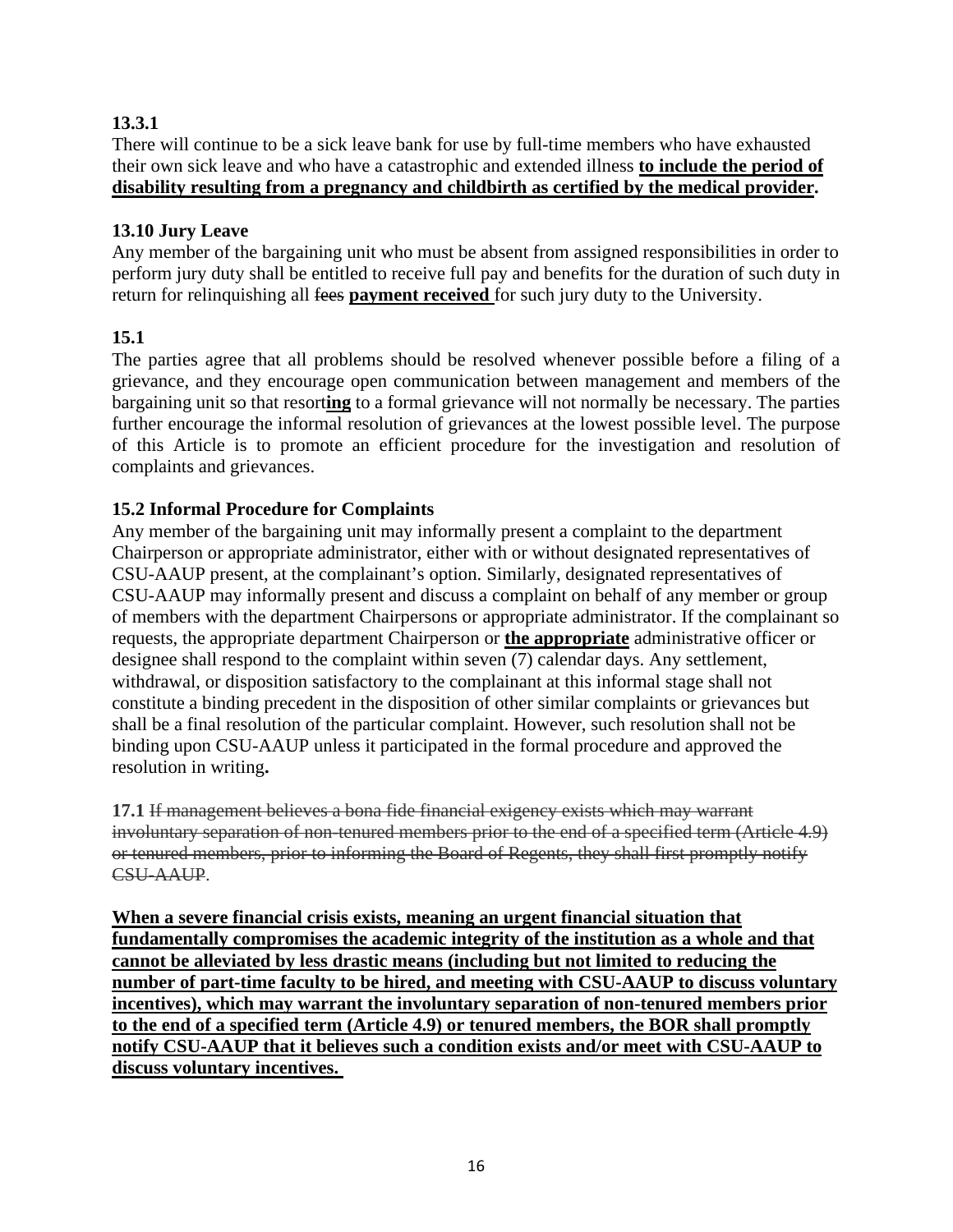**17.2** Within five (5) days of notice provided in Article 17.1, a meeting shall be held between management and CSU-AAUP representatives for the purpose of reviewing the potential exigency **financial crisis**. Management **The Board** shall **provide to CSU-AAUP five years of audited financial statements, current and following -year budgets, detailed cashflow budget estimates for future years with supporting data, and detailed program, department, and administrative-unit budgets.** document the problem and present alternative courses of action under consideration to alleviate it.

**17.3** Within two (2) weeks after the meeting specified in Article 17.2, CSU-AAUP shall have an opportunity to present additional alternative plans for alleviating the fiscal problem. If there is no agreement between CSU-AAUP and management on alternative(s) for alleviating the fiscal **crisis** exigency, a CSU-AAUP representative(s) shall have the opportunity to appear before the designated subcommittee of the Board and the Board, upon recommendation of the subcommittee, at the first scheduled meeting for oral and written presentation of alternatives for alleviating the problem.

**17.4** If, after completion of the procedures set forth in Articles 17.1, 17.2, and 17.3 and after consideration of information resulting therefrom the Board determines that a bona fide **severe** financial exigency **crisis** exists, it shall so declare and the following provisions of this article shall be followed in the order listed. If the course of action adopted by the Board requires the possible involuntary separation of non-tenured members prior to the end of the specified term or tenured members at any university, the President shall describe the problem and seek in writing the advice of the **appropriate** Curriculum Committee on how the problem can be solved with minimal disruption of the educational programs of the institution. The Curriculum Committee shall advise the President in writing within thirty (30) calendar days unless an extension is expressly provided by the President. In addition, the Curriculum Committee shall forward a copy of its written recommendations to the Senate.

# **20.1**

The parties acknowledge that, in accordance with Secs 5-270 – 5-280 CGS, each member of the bargaining unit, whether or not a member of the CSU-AAUP, shall as a condition of continued employment pay to CSU-AAUP an amount equal to the regular dues, fees and assessments charged to members. **Consistent with labor laws and precedent, an employee retains the freedom of choice whether or not to become or remain a member of CSU-AAUP designated as the exclusive bargaining agent.** 

# **20.2**

In order to implement Secs. 5-270 – 5-280 CGS, **T**the Board shall deduct from each salary payment payable to a member of the bargaining unit **CSU-AAUP** a sum equal to one twentysixth  $(1/26<sup>th</sup>)$  of the annual charges for dues (for members of CSU-AAUP), service fees (for nonmembers), initiation fees (if any) and assessments (if any) and pay such monies to CSU-AAUP, within two (2) weeks after the Comptroller has forwarded said monies to the universities. Both parties to this agreement recognize that a percentage dues structure may be applied such that the amount withheld varies with changes in base salary. **CSU-AAUP shall provide to the corresponding agency payroll a list of all employees who have authorized dues deduction in**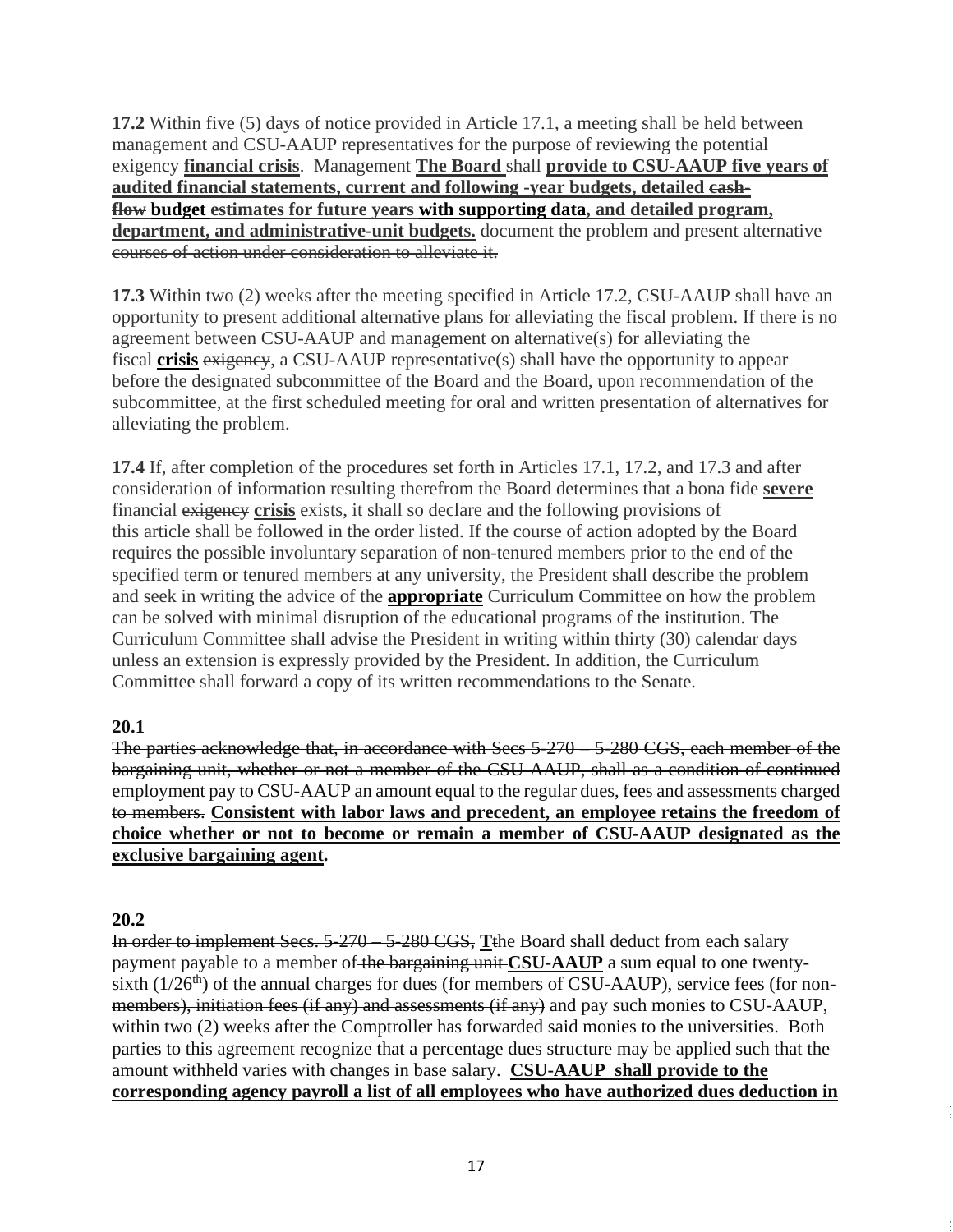**a format dictated by the Agency. Biweekly, CSU-AAUP shall provide a report of dues deduction changes including any "starts and stops." By providing such list, CSU-AAUP certifies that each employee has knowingly and willfully consented to the payroll deduction. Within 10 business days of receipt, the Union shall notify the Board, in writing, of any revocations of said authorizations and the effective date of the same.** 

# **Article 23 MINIMUM TERMS**

**This agreement states the minimum terms and conditions for employment of a member of the bargaining unit, and the Board of Regents shall not employ bargaining unit members on terms other than those stated herein without the written consent of the affected individual and the CSU-AAUP.** 

### **Article 24 SUCCESSORSHIP PROVISION**

**In the event that Connecticut State University, or any part, is merged into or with any other unit or system of public higher education during the life of this Agreement, this bargaining unit shall remain distinct and this Agreement in full force.** 

# **Article 25 TERM OF AGREEMENT**

**25.1** This Agreement represents the result of collective bargaining pursuant to Secs. 5-270 – 5- 280 CGS and shall be in effect from August 26, 2016 **2021** to August 26, 2021 **2025**.

# **APPENDIX D PART-TIME FACULTY APPOINTMENT LETTER**

(Date)

Dear  $\qquad \qquad :$ 

In accordance with Board policy, I am pleased to offer you a part-time appointment for the coming academic semester to teach or engage in other activities as listed below:

Load

Course/Activity Period Credit Rate Room Time

Your total compensation for the above assignment will be \_\_\_\_\_\_\_\_\_\_, based upon your classification as \_\_\_\_\_\_\_\_\_\_ . (See Article 12.8 of the Collective Bargaining Agreement). Please note that you may be employed in the Connecticut State University System for no more than 8.75 eight (8) load credits in a semester (see Article 1.6.2 of the CBA).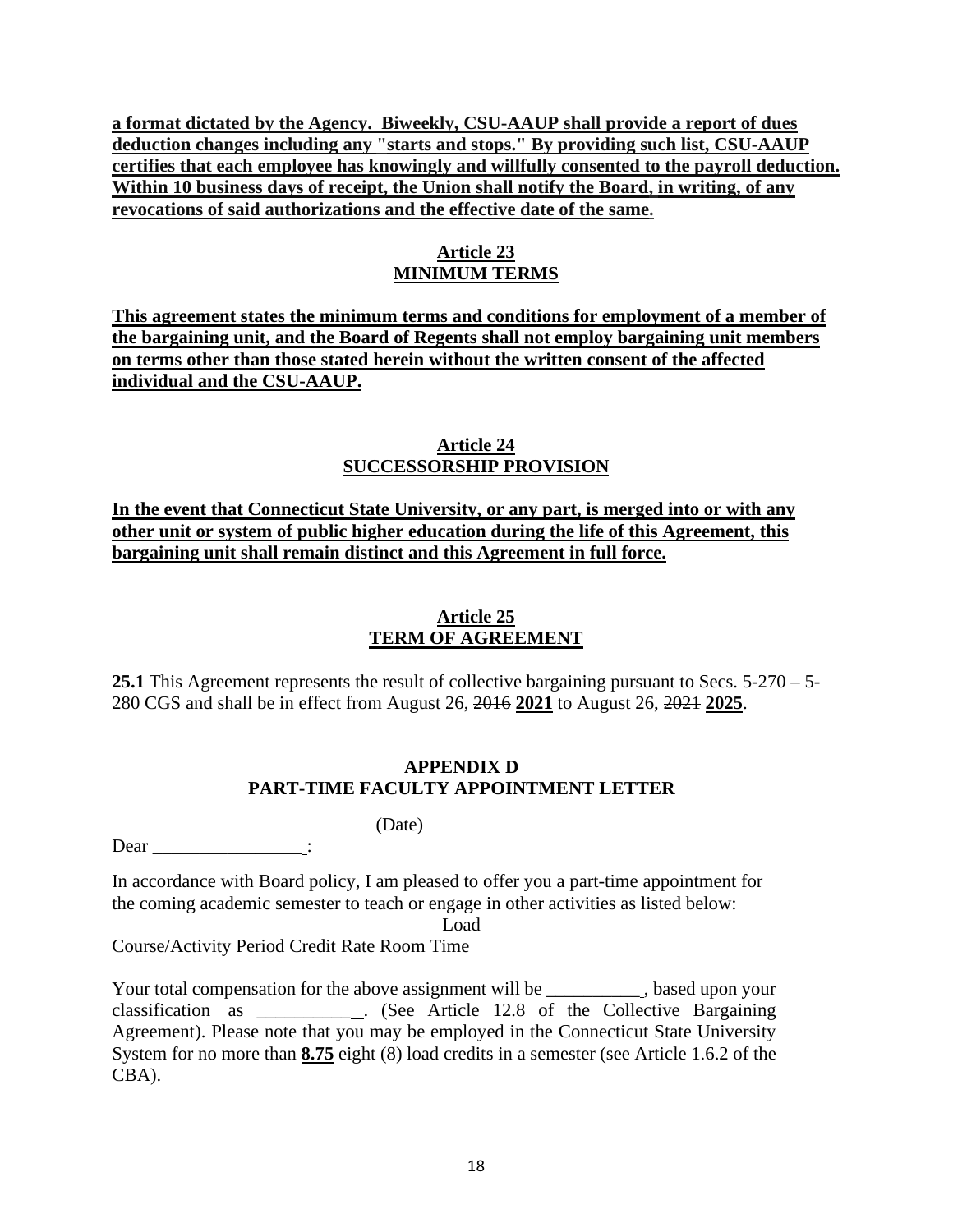This offer is contingent upon adequate course enrollment and the unavailability of regular, full-time faculty. In addition, any unanticipated absence of financial resources may be the basis for ending this appointment at any time.

Please note that part-time members who have been continuously employed in a department for six (6) consecutive semesters may be offered multi-semester contracts if requested by or with the consent of the eligible part-time members.

If you are currently employed or expect to be employed by the State of Connecticut or by any State institution in any capacity (full-time or part-time, teaching or otherwise), you must notify this office in writing within five (5) working days. If you are so engaged in other State employment, please certify below and submit the enclosed state dual employment form to this office. Failure to provide this information may result in loss of employment and/or benefits.

(Language here restricted to local housekeeping items is permissible but must avoid any conflict with the Collective Bargaining Agreement.)

Should you find it necessary to deviate from the official class schedule or be absent from any class meeting, please obtain approval in advance from the department Chair or the Dean of the \_\_\_\_\_\_\_\_\_\_\_. When advance approval is impossible to obtain, please notify the Dean of the \_\_\_\_\_\_\_\_\_\_ as soon as possible.

If the above offer is acceptable, please sign the original below and return it to my office. I look forward to our association with you at \_\_\_\_\_\_\_\_\_\_ Connecticut State University. Sincerely,

cc: Chief Academic Officer, Dean of School Department Chair, Personnel File

 $\overline{\phantom{a}}$  , and the contract of the contract of the contract of the contract of the contract of the contract of the contract of the contract of the contract of the contract of the contract of the contract of the contrac

\_\_\_\_\_\_\_\_\_\_ I certify that I am not an employee of another State of Connecticut agency during the period of this appointment.

I am an employee of \_\_\_\_\_\_\_\_\_\_\_\_, a State of Connecticut agency during the period of this appointment and will complete and submit the dual employment form (copy enclosed) within five (5) working days.

I accept the above appointment with the conditions specified.

| Signature |
|-----------|
|           |

Address \_\_\_\_\_\_\_\_\_\_\_\_\_\_\_\_

| Phone |  |  |  |
|-------|--|--|--|
|       |  |  |  |
|       |  |  |  |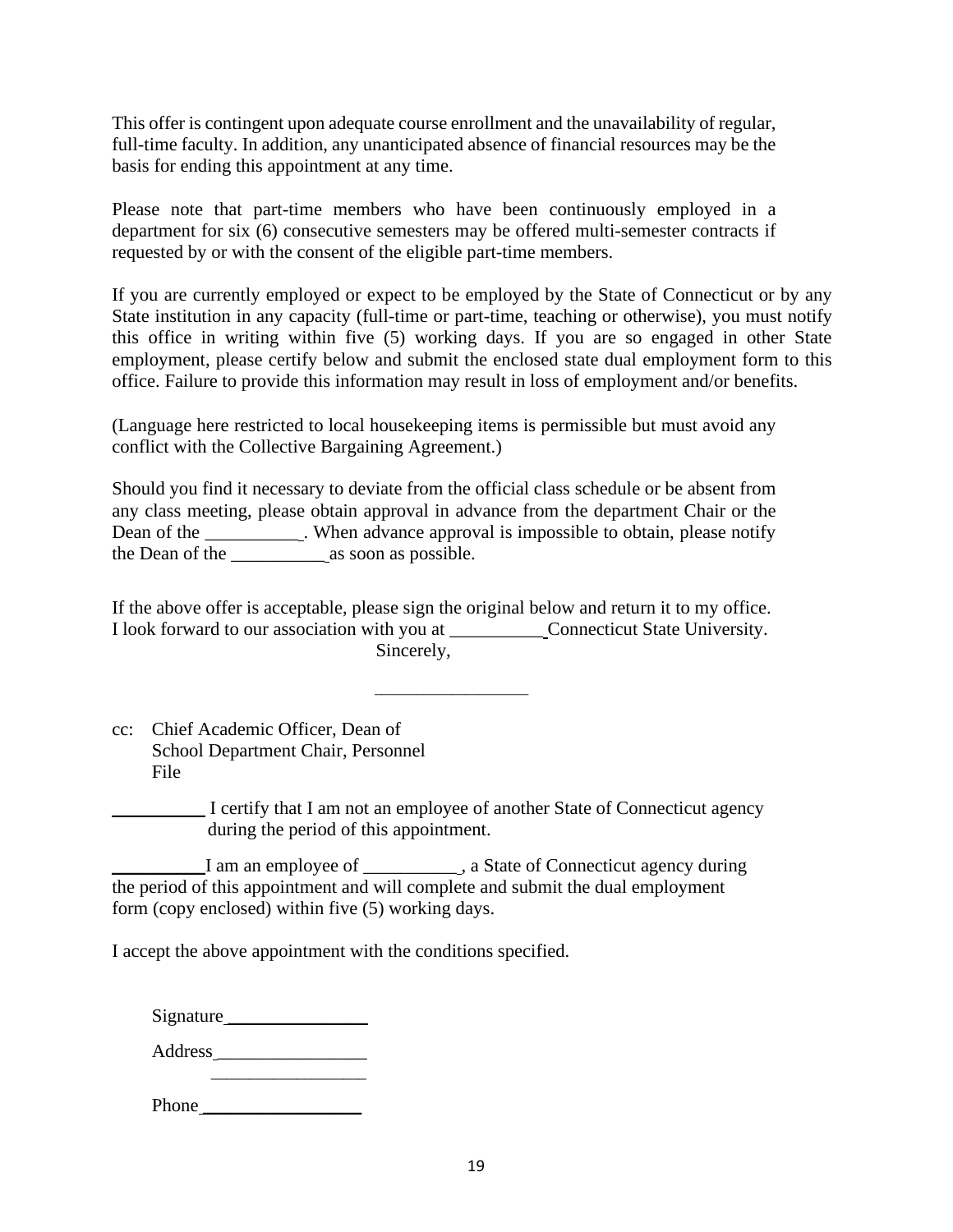#### **APPENDIX H**

#### **The Collective Bargaining Agreement was negotiated by the parties with agreement**  reached on March 9, 2022 and was approved by the legislature on **pursuant to CGS 5-278(b).**

#### **Negotiators for the Board**

Benjamin Barnes, Chief Negotiator CSCU Chief Financial Officer

Anna Suski-Lenczewski, CCSU Chief Human Resources Officer Fred Cratty, WCSU Chief Human Resources Officer Michelle Brown, WCSU, Dean, Macricostas School of Arts & Sciences Stephen Hegedus, SCSU, Dean, College of Education Mark Rozewski, SCSU, Vice President, Finance & Administration Maria Weinberger, ECSU, Associate Vice President Employee & Labor Relations

#### **Negotiators for CSU-AAUP**

Patricia O'Neill, Chief Negotiator President, CSU-AAUP Psychology, WCSU

Gregg Adler, CSU-AAUP Counsel

Paul Filson, CSU-AAUP Director of Union Organization

Gregory Adams, Psychology, SCSU Carol Austad, Psychology, CSU Professor, CCSU Christine Barmon, Sociology, CCSU Jay Brower, Communication and Media Arts, WCSU Aaron Clark, Mathematics, SCSU Kelly Copeland, Counseling, WCSU Christopher Doucot, Sociology Michael Gendron, Management Information Systems, **CCSU** Sean Grace, Biology, SCSU Kris Jacobi, Library Services, ECSU Casey Jordan, Law and Justice Administration, WCSU Kevin Kean, Psychological Science, CCSU Nicole Krassas, Political Science, ECSU Gladys Labas, Educational Leadership and Policy Studies, SCSU Lyndsey Lanagan-Leitzel, Psychological Science, **ECSU** Michael Lewis (12/01/2020 – 5/31/21), Writing, WCSU Rotua Lumbantobing, Economics, WCSU Sabrina Marquez, Art, WCSU Kristen Morgan, Theatre, ECSU Diana Pepin, Coach IV, Softball, ECSU Gregory Robbins, Management, SCSU Jeff Schlicht, Health Promotion and Exercise, WCSU Brian Stevens, Library Services, WCSU Kari Swanson, Library Services, SCSU Joan Vecchia, Sociology, WCSU Louise Blakeney Williams, History, CCSU Jordan Youngblood, English, ECSU

#### **Remaining Contract Proposals**

**All remaining contract proposals by both parties not specified in this signed Tentative Agreement (TA) are considered withdrawn.**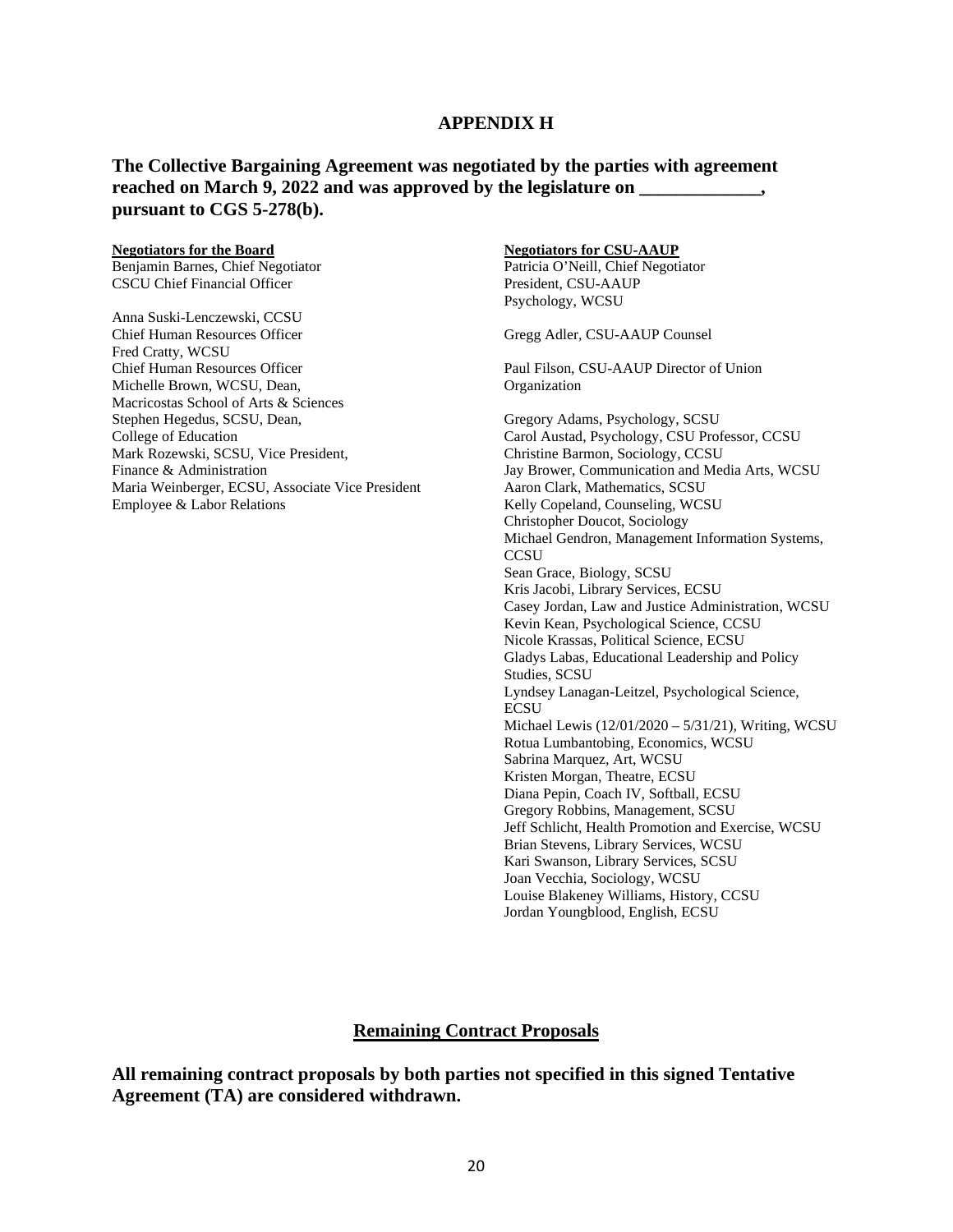**This agreement is subject to approval of the Board of Regents, membership ratification, and approval of the legislature pursuant to Connecticut General Statutes Section 5-278.** 

**In witness whereof, the parties have affixed their signatures as duly authorized collective bargaining agents.** 

 $\frac{1}{\sqrt{2}e^{\frac{2}{3}}ar\sqrt{2}}$ 

For the Board of Regents Date

For CSU-AAUP Date

 $\frac{1}{2}$   $\frac{1}{2}$   $\frac{1}{2}$   $\frac{1}{2}$   $\frac{1}{2}$   $\frac{1}{2}$   $\frac{1}{2}$   $\frac{1}{2}$   $\frac{1}{2}$   $\frac{1}{2}$   $\frac{1}{2}$   $\frac{1}{2}$   $\frac{1}{2}$   $\frac{1}{2}$   $\frac{1}{2}$   $\frac{1}{2}$   $\frac{1}{2}$   $\frac{1}{2}$   $\frac{1}{2}$   $\frac{1}{2}$   $\frac{1}{2}$   $\frac{1}{2}$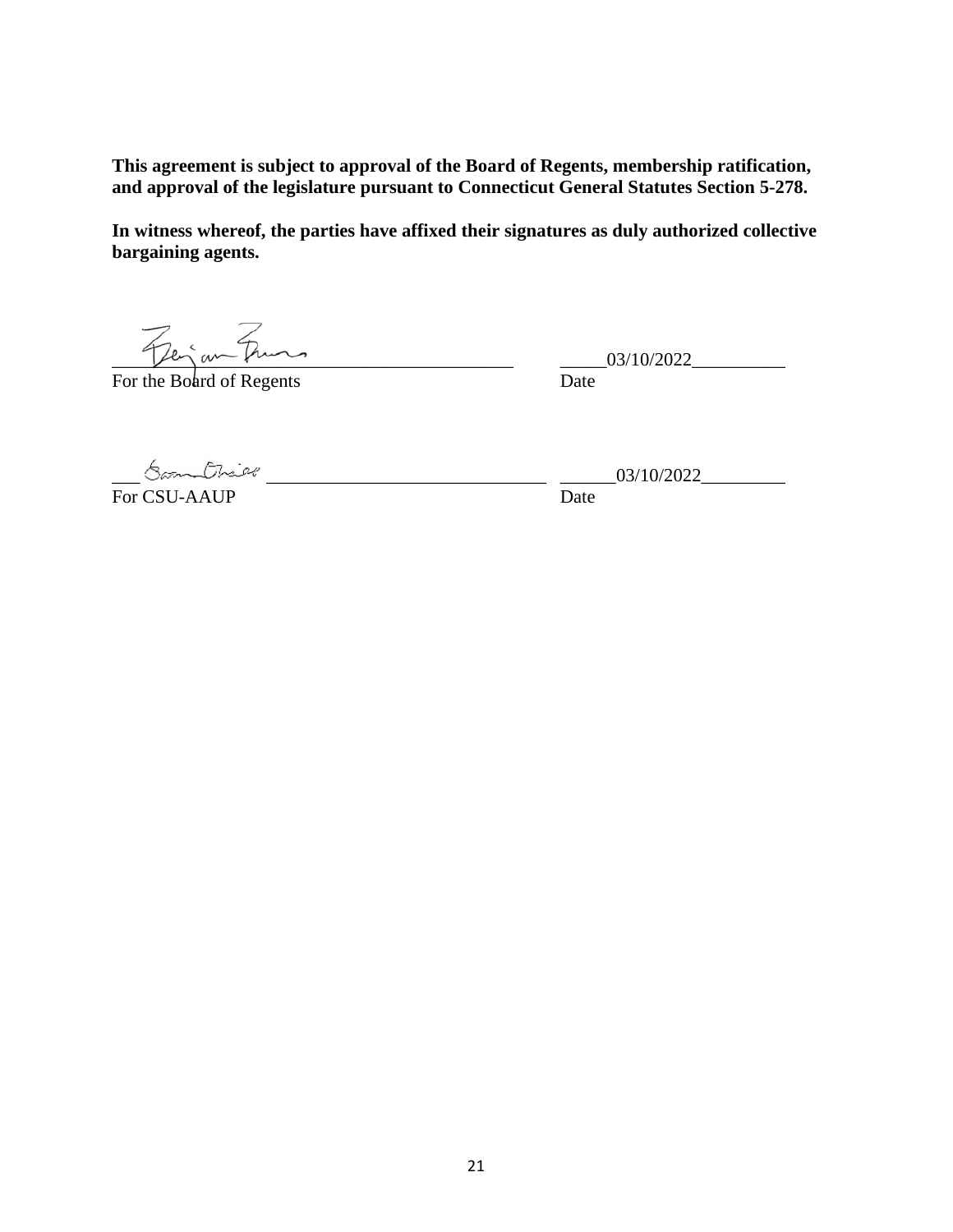| <b>Contract Year</b> | Special                                                                                                                               |                                                                                                                                                                                                 | Steps**                                                 |  |
|----------------------|---------------------------------------------------------------------------------------------------------------------------------------|-------------------------------------------------------------------------------------------------------------------------------------------------------------------------------------------------|---------------------------------------------------------|--|
| $7/1/21 - 6/30/22$   | Special Lump Sum \$2,500<br>payable as soon as<br>practicable upon GA<br>Approval (effective and<br>retro date is $3/31/$<br>2022)*** | 2.5% GWI (retro to<br>July 1) must be an<br>active employee in<br>the bargaining unit<br>on date of GA<br>ratification or a<br>former employee<br>who left after 7/1/21<br>as defined below**** | Steps on Time<br>- (retro to step<br>date)              |  |
| $7/1/22 - 6/30/23$   | \$1,000 Special Lump Sum<br>effective approx. July 14th<br>***                                                                        |                                                                                                                                                                                                 | Steps on Time                                           |  |
| $7/1/23 - 6/30/24$   |                                                                                                                                       | 7/1/23 2.5% GWI                                                                                                                                                                                 | Steps on Time                                           |  |
| $7/1/24 - 6/30/25$   | Units must elect either a<br>3-year contract duration<br>or 4 years with reopener<br>only on GWI and steps                            | If so, reopener on<br>GWI                                                                                                                                                                       | If so, reopener<br>on steps and<br>lump sum<br>payments |  |

GWI/Step and Special Lump Sum Pattern --

\*. Payroll including that date.

\*\*. Includes top step payments where applicable

\*\*\*. Part-timers are pro-rated for the Special Lump Sum

\*\*\*\* Employees who left in good standing with 10 years or more of service, or who retired after 7/1/21 will be eligible for retroactive GWI and Steps through their date of departure. The State will have 5 years from date of legislative ratification to make any necessary pension adjustments as a result of retroactivity. No interest or other penalties will accrue during this 5-year period. The resolution of the parties' differences with respect to retroactive wage increases for employees who resign state service prior to legislative ratification shall not be used to support either party's arguments in any future dispute.

Longevity

o All Proposals to be withdrawn on both sides

 $D_K$ <br>althour